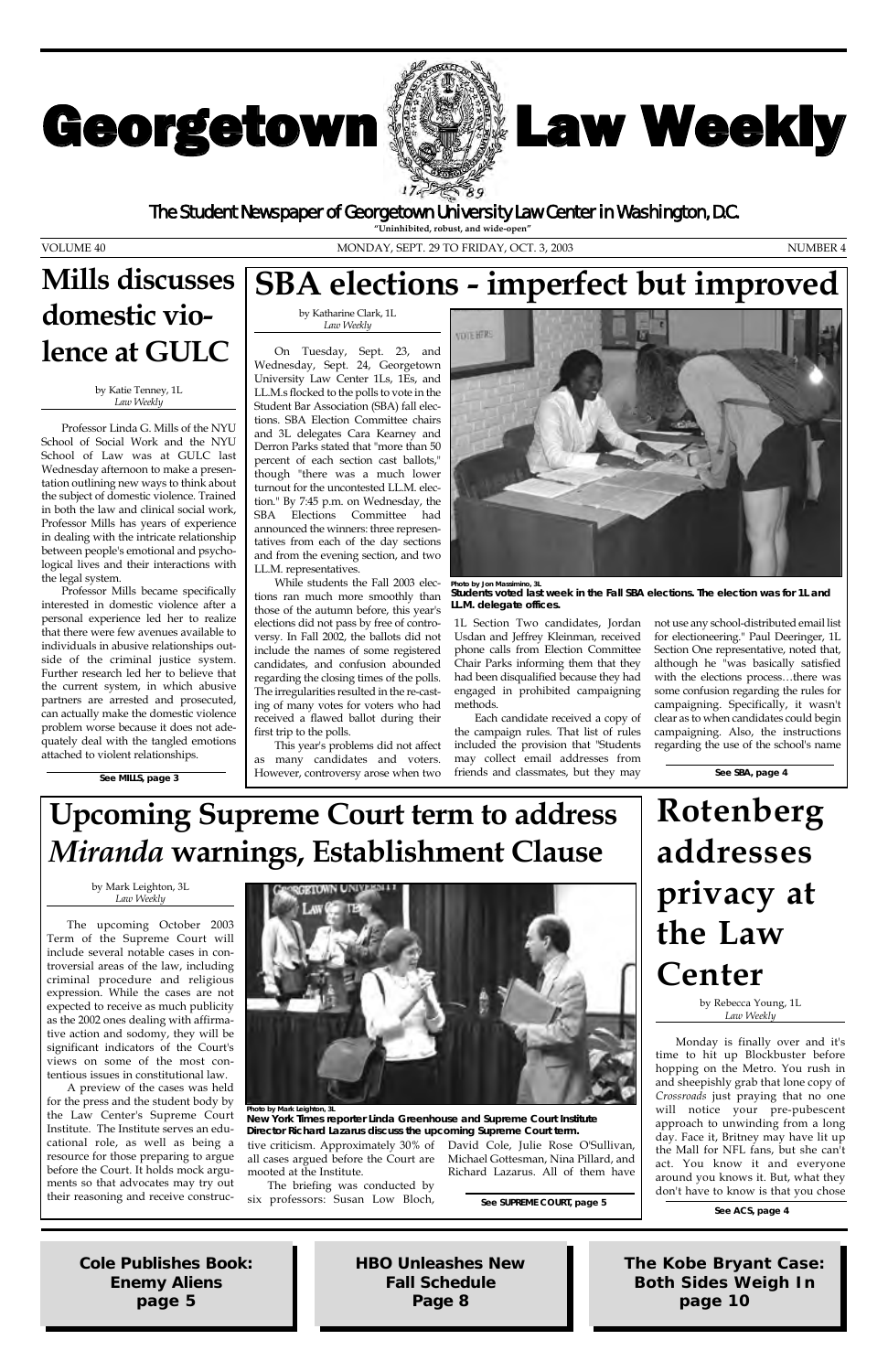

# BriefsBriefsBriefsBrie fsBriefsBriefs!BriefsBr



#### **October Interview Program**

Smaller and medium size firms as well as government agencies and public interest organizations will interview Georgetown students for summer and permanent positions. The program takes place Oct. 7 - 10.



#### **DRI Job Fair**

DRI, the Voice of the Defense Bar is conducting a job fair on Saturday, Oct. 18, at the Hilton Washington & Towers. Registration for law students begins at 11:00 a.m. and the fair will take place from 1:00 - 4:00 p.m. All students can visit the booths and participate in interviews at that time. For more information on this program and participating firms, please contact Ami Rop in OCS.



#### **Callback Interviews**

The "Handling Callback Interviews" program is available on webcast. Check it out at *http://www.law.georgetown.edu/career/vi deo*. It is also available on VHS in OCS. Please contact Rhonda Evans to check one out.



#### **Mass Schedule**

Sunday Mass will be celebrated in the Chapel at 11 a.m. and 5 p.m. Daily masses will continued to be held daily at 12:15 p.m. and Mondays and Wednesdays at 5 p.m. in the Chapel.



#### **Student Tickets Available at Office of Student Affairs**

*The Rivals* - One of the funniest of the late-Restoration comedies, *The Rivals* received a great review in the *Washington Post*. The play is Thursday, Oct. 2 at 8:00 at the Shakespeare Theatre and tickets are \$27 each.

*Proof* - winner of the 2001 Pulitzer Prize and Tony is Wednesday, Oct. 8 at 7:30 p.m. at the Arena Stage. Tickets are \$20.

### J J J J

#### **Swap Study Guides!**

The second annual Study Guide Swap will be held on Wednesday, Oct. 1 from 3:30 to 5:30 p.m. Buy, sell, swap or give away used study guides and enjoy a beer on the quad (rain location: cafeteria). Sponsored by the Environmental Law Forum. Contact *jmw54@law.georgetown.edu* with any questions.



**SBA Meeting** The SBA is meeting today, Sept. 29 at 9:00 p.m. The location is TBA.

### J J J J

#### **See the Supreme Court**

A limited number of reserved seats are available for the October term. Sign up in the office of Student Affairs, Room 170.



#### **D.C. AIDS Walk**

The Walk is Saturday, Oct. 4. Signup and join the Georgetown Law team in the annual AIDS Walk to benefit the Whitman-Walker Clinic. Students, faculty, and staff please contact Chi Soo Kim at *csk4@bulldog.georgetown.edu*. Co-sponsored with Outlaw.



#### **Carolyn "Ceri" Baich Memorial**

There will be a Memorial Service for Carolyn "Ceri" Baich on Tuesday, Sept. 30 from 5:00 - 5:30 p.m. in the Chapel of St. Thomas More. All are welcome to share their reflections during the service.



#### **University of Arizona Government Honors Program Handbook Available Online**

The best source for information on over 60 agencies which federal and state internships is now available online. E-mail OPICS at *OPICS@law.georgetown.edu* to request a password to access the site. Remember to put "University of Arizona" in the subject line.



#### **GoCard Announces Partnership with Student Advantage**

Now you have the option of including all the benefits of the Student Advantage discount card right on your GOCard. The Student advantage card provides students, faculty, staff and affiliates with exclusive discounts up to 50% off at more than 15,000 locations nationally including hundreds around campus and on-line. The cost for one year \$20.00; for four years \$50.00. For more information, visit *http://gocard.georgetown.edu/studentadvantage.html*.



#### **Graduating Class Gift Reception**

Graduating students are invited to attend a kickoff reception hosted by Dean Areen this Thursday, Oct. 2 from 5:00 - 6:30 p.m. on Gewirz's 12th floor. Enjoy free food, beverages and a live musical performance by Moral Hazard. Come hear how you can get involved in this year's program! RSVP to *specialevents@law.georgetown.edu* or 202-662-9548!

J J J J

#### **Insurance Waiver Deadline**

If you are considering switching from the GU plan to another provider for the academic year, you must do so by Sept. 30. The Financial Aid Office has researched other options and made this available on their website at *www.law.georgetown.edu/finaid/studenthealth.html*.



#### **Work up a Sweat at the Fitness Center**

New to weight training or do you want to learn how to use our equipment? The Fitness Center offers weight training classes on a regular basis. Sign up in the Fitness Center.

The main campus intramural calendar has been posted in the Fitness Center. Sign up now for early bird basketball, volleyball and flag football. Register online at *yates.georgetown.edu.* Did you know we have spinning classes? Sign up in the Fitness Center.



#### **Presidential Management Internship Program**

Interested in this government program for graduating students to enter the federal government with a high level of responsibility and prestige? If you plan to apply, you must stop by OPICS by Oct. 8 to speak with a counselor.

J J J J

#### **TIPS Training**

TIPS (Training for Intervention Procedures) training will be held Friday, Oct. 3 from 2:30 - 5:30 p.m. in Room 200. TIPS trained servers can help you save money on your events by not having to hire a bartender. It is a three hour training followed by a short exam. The training is free to the GULC community. Please let me know if you would like to enroll by Monday, Sept. 29 as space is limited.



#### **Exam Review**

Exam review for Fall 2002 and Spring and Summer 2003 begins Wednesday, Oct. 1 and runs through Wednesday Oct. 29 in Room 322. Please wait until then to make any new requests to obtain your exams.



#### **Enemy Aliens Discussion**

Attend a discussion and reception celebrating the publication of "Enemy Aliens: Double Standards and Constitutional Freedoms in the War on Terrorism," written by GULC Professor David Cole. Professor Viet Dinh will be on hand to provide a response to the work. The event is Tuesday, Sept. 30 at 5:00 p.m. in the Moot Courtroom.

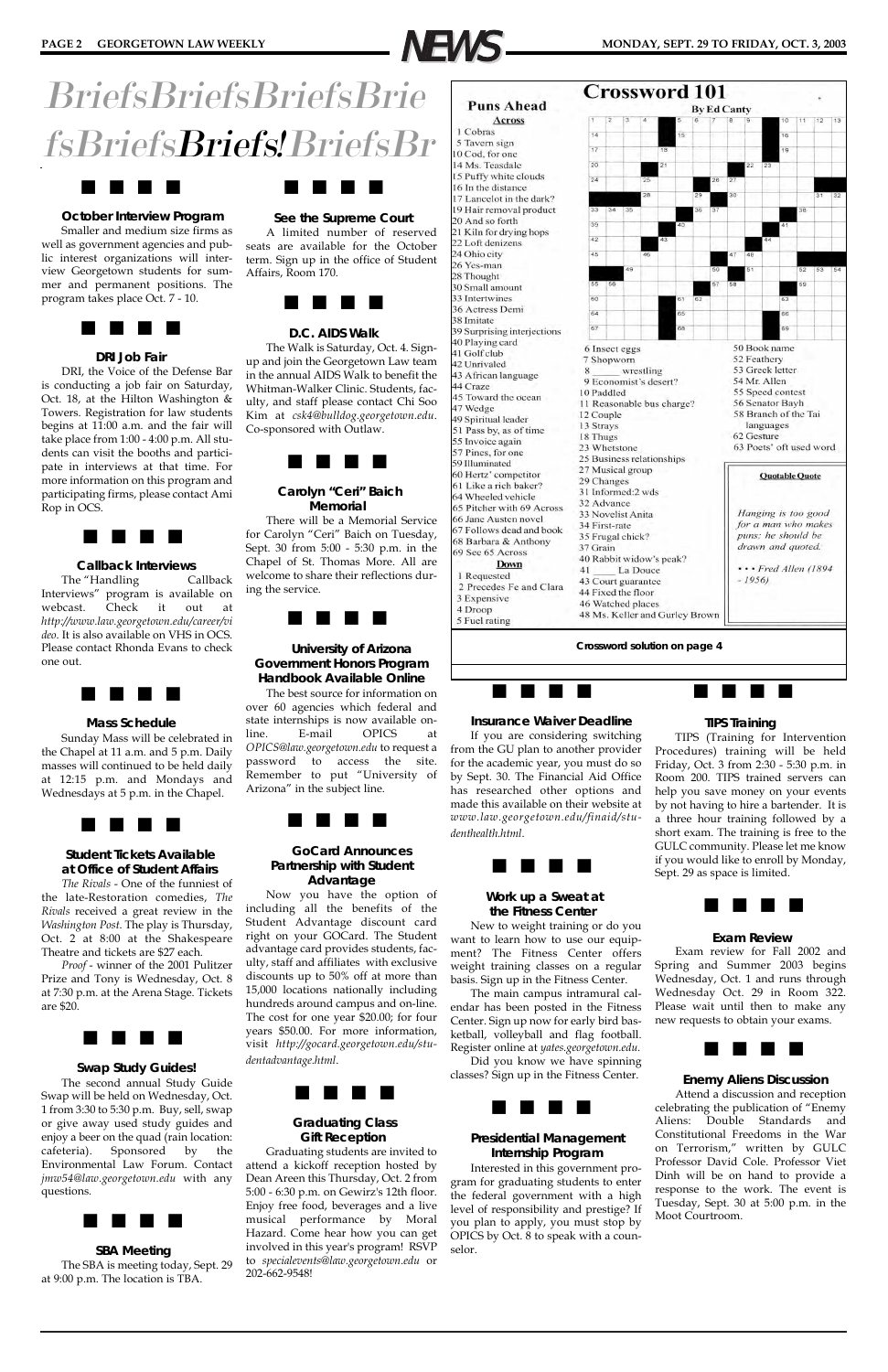Professor Mills said that the current mandatory-arrest policies in many jurisdictions "takes women out of the decision-making equation about what will happen to their partner, what will happen to their lives." She suggested that these policies prevent many individuals from coming forward for help because they fear that their partner will be arrested and put in jail. She cited one study in which fifty percent of women said that they would not go to a physician after being physically harmed by their partner if they knew the doctor was mandated by law to report the attack.

Professor Mills was careful to point out that domestic violence, or intimate abuse, her preferred term, is not always about men being violent with women. Women can be equally violent, she said, and abuse also occurs in gay and lesbian relationships. The problem of violence is deep-seeded and intimately connected with many aspects of a person's identity, and therefore extremely difficult to overcome. Those who witness abuse during their childhood are three times more likely to become violent with their partners. Professor Mills stated that we "need to teach children that violence is not a family method for conflict resolution" and that "if we don't address the violence we will continue to see this replication."

As an alternative to handling domestic violence exclusively through the criminal justice system and to help

get to the root of the problem, Professor Mills proposes a mediation method referred to as "intimate abuse circles." Already begun as pilot project in Canada, from which Professor Mills showed footage during her presentation, intimate abuse circles bring together all of the stakeholders in domestic violence situations, including the partners, children and other family members, friends and professional therapists to talk through what led the relationship to become violent and how violence can be avoided in the future. Professor Mills said the benefit of such mediation is that it helps the abuser understand why he or she acts violently, and lets them know that they have support as they work towards ending the abuse cycle.

About thirty people attended Wednesday's event, jointly hosted by the Women's Legal Alliance, the Women of Color Collective and the Georgetown Domestic Violence Clinic. The audience consisted mainly of GULC students, as well as a large contingent of individuals from the Greater D.C. area who work with the survivors of domestic violence. A lively question and answer period followed the formal presentation, as audience members both embraced and challenged Professor Mills hypotheses.

Rachel Vogelstein, the outgoing chair of the Women's Legal Alliance, said that "although I do not agree with all of her conclusions, I think that Professor Mills raised interesting and worthwhile questions...her work challenges us to think about the benefits and drawbacks of the criminal justice system. She hypothesizes that punishment and incarceration are sometimes significantly less effective than restorative justice techniques; this notion extends beyond the domestic violence context and raises larger questions about the efficacy of the criminal justice system."

Professor Mills is the author of several books on the subject of domestic violence and the criminal justice system, including A Penchant for Prejudice: Unraveling Bias in Judicial Decision-

making, and The Heart of Intimate Abuse: New Interventions in Child Welfare, Criminal Justice, and Health Settings. She has taken her message to a wide variety of audiences, including appearances on "Good Morning America" and the "Oprah Winfrey Show." Professor Mills is currently promoting her book Insult to Injury: Rethinking Our Responses to Intimate Abuse, which is available for sale at the GULC bookstore.



## **Childhood violence contributes to future intimate abuse**

**MILLS from page 1**

Lucy Diaz Cohn, the wife of Georgetown Law Professor Sherman Cohn, recently passed away after a long fight with cancer. There was a memorial service at St. Raphael's Catholic Church which was conducted by Rev. Nicholas Rodriguez and Georgetown Professor Rev. Robert Drinan, S.J. The service was attended by many from the Law Center, including Dean Judith Areen.

Special appreciation was given to Lucy's parents, Segundo Diaz Alvarenga and Sergia Dian Rodriguiz, and to those who ministered to her through her final illness, Vicky, Ramona, and Celina.

Those at the *Law Weekly* and the entire Law Center community would like to express our deepest sympathy and support to Professor Cohn and his family. Professor Cohn is a charter member of the Georgetown Law family, having earned his B.S.F.S., J.D., and LL.M. all from Georgetown. Professor Cohn joined the faculty in 1965, and is among the most accomplished attorneys in the country by playing a key role in establishing the American Inns of Court.

Dean Judith Areen cordially invites you to attend a discussion and reception celebrating the publication of

**ENEMY ALIENS: DOUBLE STANDARDS AND** CONSTITUTIONAL FREEDOMS IN THE WAR ON TERRORISM

> $by$ David Cole



### published by The New Press

With Response by Viet Dinh

Tuesday, September 30, 2003 Five o'clock in the afternoon

McDonough Hall Moot Court Room 600 New Jersey Avenue, Northwest Washington, District of Columbia

### 4:30 PM, Rm. 203

### **Panelists Include:**

- . Bob Levy, The Cato Institute
- **Mathew Nosanchuk, The Violence Policy Center**
- Tim O'Toole, Public Defender Service of the **District of Columbia**
- Daniel Vice, Brady Center to Prevent Gun Violence

FOR MORE ON ACS: WWW.GEORGETOWNACS.ORG FOR MORE ON ACLR: WWW.LAW.GEORGETOWN.EDU/JOURNALS/ACLR

# **In Memoriam: Lucy Diaz Cohn March 4, 1944 - September 19, 2003**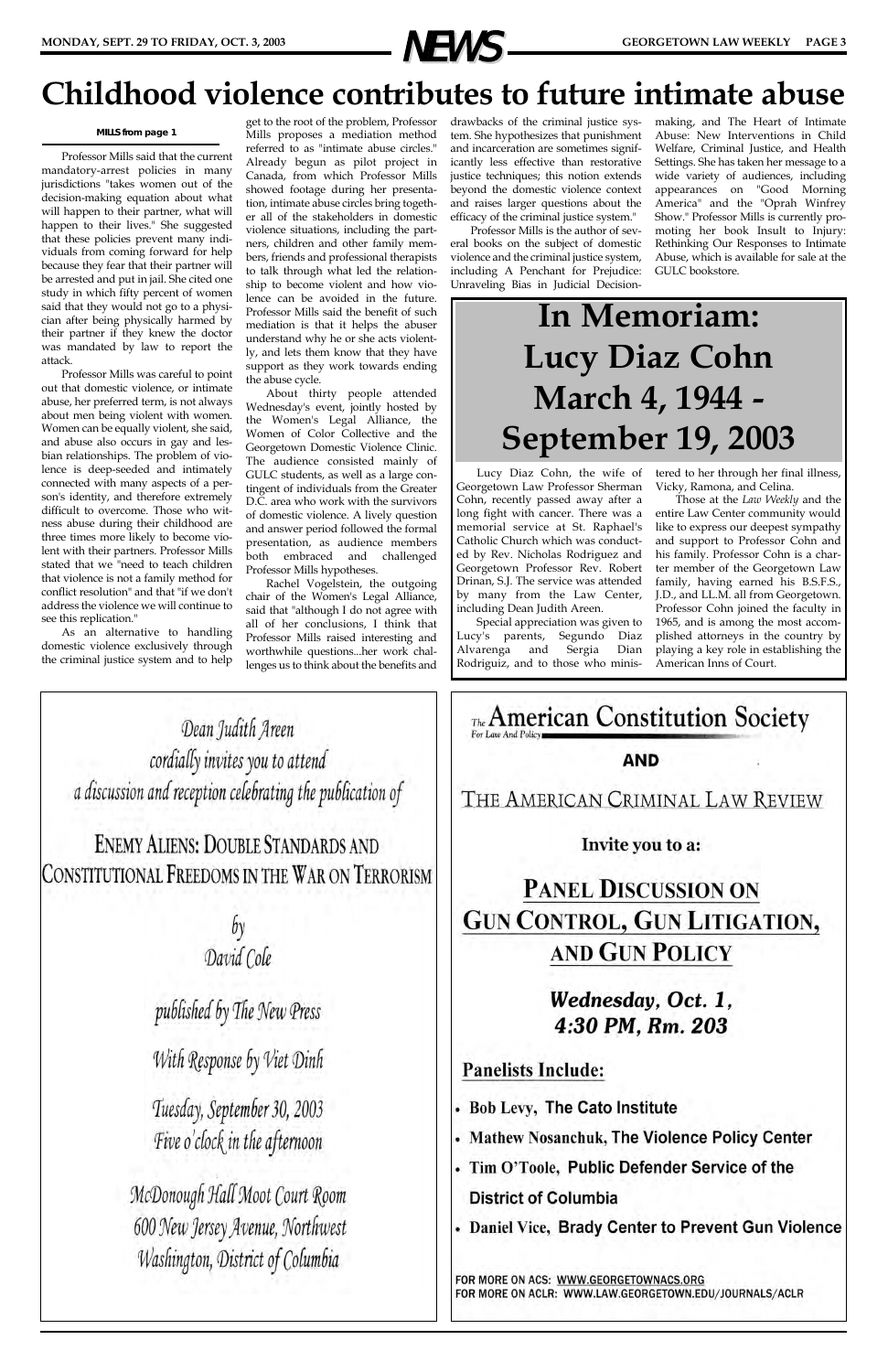to transmit her image electronically through your DVD player.

You have Marc Rotenberg, among others, to thank for this privacy. Rotenberg, who spoke at the Law Center last Tuesday night to help jump start the year for Georgetown's chapter of The American Constitution Society for Law and Policy (ACS), is President of the Electronic Privacy Information Center. While working for Senator Patrick Leahy in the 1980's, Rotenberg-a then recent graduate of Stanford Law School-served as one of the major players in the drafting of the Video Privacy Protection Act of 1988.

Rotenberg's work on the Act unleashed a passion within him for the intersection of technology, privacy, and the law. This interest led him to EPIC, a public interest research center based in Washington, DC, that addresses issues of civil liberties and privacy in a world of rapidly developing technology.

I really wanted to hear more about recent JetBlue customer privacy conthe Patriot Act," Brendan O'Dell, 1L, said before the speech. "I've been abroad for the past three years and so I've just been reading about the Act. But I think that perspective might have been skewed a bit, so I wanted to hear [what Rotenberg had to say about the topic]."

On Tuesday, Rotenberg-who teaches at the Law Center in spring courses on information and privacyaddressed current privacy issues related to JetBlue Airways, Microsoft, and the USA Patriot Act. About 45 people, mostly night students, attended the event.

"I have no expectations because I don't know much about Rotenberg, but the topic sounded interesting and

Rotenberg began the evening with a brief overview of the early stages of privacy protection in relation to technology. Explaining some of the events surrounding Robert Bork's proposed appointment to the Supreme Court, Rotenberg said, "The nomination hearing took a turn because three weeks into the hearing a reporter went to the local video rental store in Bork's neighborhood and said to clerk he was interested in what Bork was like and so he wanted a list of videos [Bork] had rented."

Suddenly, both sides began to worry about issues of privacy, Rotenberg explained, and immediately Congress began to draft privacy laws for what was then a new type of commercial product and servicehome videos.

He continued on to explain that in today's world of technology, litigation can be difficult because there are few precedents. "The thing about technology and surveillance is that a lot of this is new and in a lot of these areas there aren't cases that you can construe," he said.

Rotenberg brought with him an editorial from Tuesday's edition of *The New York Times* that discussed the

cerns. The airline violated its privacy policy by surrendering passenger information to the Pentagon for terrorist risk assessments.

"You have to be very creative as a lawyer in this field. You need theories, you need legal claims, and you need arguments," Rotenberg said. "Yesterday EPIC filed a complaint with the Federal Trade Commission where we alleged that JetBlue, in representing to their customers they wouldn't disclose private information, had done unfair trade practices through this disclosure and was subject to the FTC."

Privacy issues post-Sept. 11, 2001, were popular topics of conversation when Rotenberg opened the floor up to questions. Rotenberg elaborated on the fact that the government is not in an easy position because it has the duty to protect its citizens without violating their personal liberties.

"The terrorist watch list has grown to 100,000 individuals. If your name ends up on that list, your life could get very interesting very quickly," he noted. "But, it's not always easy… you can't dismiss the government's interest in protecting public safety, and the ongoing threat is real."

Rotenberg explained that one difficulty the government faces with the USA Patriot Act-an act that enhances surveillance procedures to deter and punish terrorist acts in the United States-is how to properly use its power. "One of the paradoxical things about privacy is you think the goal is to protect disclosure of information, but many times it's about holding those who obtain the information accountable for its use," he said. "With the Patriot Act, we're dealing with how the government uses its power."

Organizers of the event, which served a dual purpose of introducing students to ACS and to the issues raised by Rotenberg, were pleased with both the turn-out and the speech itself. "I think Marc Rotenberg definitely talked about some timely, pressing issues in privacy law, especially in our post Sept. 11 world," said Ron Lee, president of ACS. "I think a lot of students should be more aware of what's going on with the courts and the judges regarding these issues."

It seems Rotenberg would agree. "[Privacy issues relating to technology are] a lot of fun...It's interesting stuff and you're not going to learn it in civil procedure...You have to get out and do it," he concluded.

|          |   |   |   |   |   |   |   | <b>PUNS AHEAD</b> |   |   |   |   |   |   |
|----------|---|---|---|---|---|---|---|-------------------|---|---|---|---|---|---|
| А        | s | Р | s |   | ο | N |   | А                 | P |   | c | А | Ρ | Ε |
| S        | А | R | А |   | с | ı | R | R                 | л |   | А | F | A | R |
| K        | N |   | G | н | т | т | ı | M                 | E |   | N | А | ı | R |
| E        | т | с |   | o | А | s | т |                   | c | н | о | 1 | R | s |
| D        | А | Y | т | о | N |   | Е | с                 | н | о | E | R |   |   |
|          |   |   | ı | D | Ε | А |   | н                 | А | N | D | F | U | г |
|          | А | с | Е | s |   | М | o | o                 | R | Е |   | А | P | Ε |
| $\circ$  | о | н | s |   | н | E | А | R                 | т |   | I | R | о | N |
| $\circ$  | N | Ε |   | в | А | N | т | U                 |   | т | R | E | N | D |
| <b>S</b> | Ε | А | w | А | R | D |   | s                 | н | ı | М |   |   |   |
|          |   | Р | R | ı | E | s | т |                   | E | L | A | P | s | Ε |
| R        | Ε | в | ι | L | L |   | ı | s                 | L | Е |   | L | ı | т |
| A        | v | ı | s |   | ı | N | т | н                 | E | D | o | U | G | н |
| c        | A | R | т |   | N | o | L | А                 | N |   | Е | М | M | А |
| E        | N | D | s |   | E | D | E | N                 | s |   | R |   | А | N |



# **Rotenberg kicks off GULC ACS opening event**

— NEWS—

#### **ACS from page 1**

and logo weren't completely clear."

Olga Suarez, 1L Section Two representative, suggested that Hurricane Isabel may have caused some confusion, because the storm prevented candidates from getting in touch with people who could answer their questions about the election process. Suarez lamented that "we may have lost excellent candidates due to the disqualifications." Given that "the two people that sent out an email did so in good faith, believing it was allowed and approved by the school," Suarez commented that "the Elections Committee may have made the wrong decision [in disqualifying the two candidates]."

"I hope I didn't offend any of the

other candidates in my section," Usdan mused after his disqualification. "I truly didn't know that what I did was a campaign violation." Usdan asserted that "sending e-mails out should be allowed." He noted that the rules do not prevent a candidate from "giving a \$100 bill to every student."

Candidates mentioned a few additional criticisms of this year's elections process. For instance, Matthew Levy, 1L representative from Section Three, "would have liked the polling times to be posted at the polling place." Jim Day, 1L Section Seven representative, and Deanna Smith, 1L Section Three representative, noted that they would have liked voters to have an on-line voting option, and Day observed that would benefit evening students in particular.

While many candidates found room for improvement in the elections process, organizers and candidates alike expressed overall positive experiences with this year's SBA elections. Kearney and Parks observed that, "the election went very smoothly." They credited the Election Committee, made up of 3L delegates James Bond and Phil Bower and 2L delegates Alaina Dartt and Luce Remy, with the functioning of the election. Kearney and Parks stated that, in order to avoid last year's problems and ensure that every candidate's name appeared on the ballot, "every candidate was sent a confirmation email, and each candidate had the responsibility to alert us if they did not receive such an email. There was also a potential candidates sign-up sheet as an extra precaution."

Clark Walton, 2L delegate, credited

Ticket sales start Monday, September 29th

National Symphony Orchestra

Andras Schiff, Conductor and Piano BACH, Concerto No. 3 in D major, BWV 1054 SCHUMANN, Symphony No. 4 in D minor, Op. 120 BEETHOVEN, Piano Concerto No. 1 in C major, Op. 15

the improvements in the elections process "to the hard work of James Bond, last year's Elections Committee chair, in putting together an Election standards manual to be followed in all future SBA elections." Walton also gave credit to Parks and Kearney for "putting the election together efficiently and working quite a few hours themselves at the elections table to make sure the process ran smoothly."

The final results were as follows: Section One: Paul Deeringer, Feras Gadamsi, Mohsen Manesh; Section Two: Olga Suarez, Ellen Sutherland, Cameron Winton; Section Three: Paul Lee, Matthew Levy, Deanna Smith; Section Four: Chris Cole, Rachel Hetland, Rachel Osaband; Section Seven: John Butler, Jim Day, Amber MacKenzie; LL.M.: Michael Hartmann, Bruno Mastretta.

Friday, October 17 at 8:00 pm \$24 - Orchestra Level The Kennedy Center Concert Hall

# These half-price tickets are available to GULC students only.

The Office of Student Affairs, Room 170

## **SBA election results are in**

#### **SBA from page 1**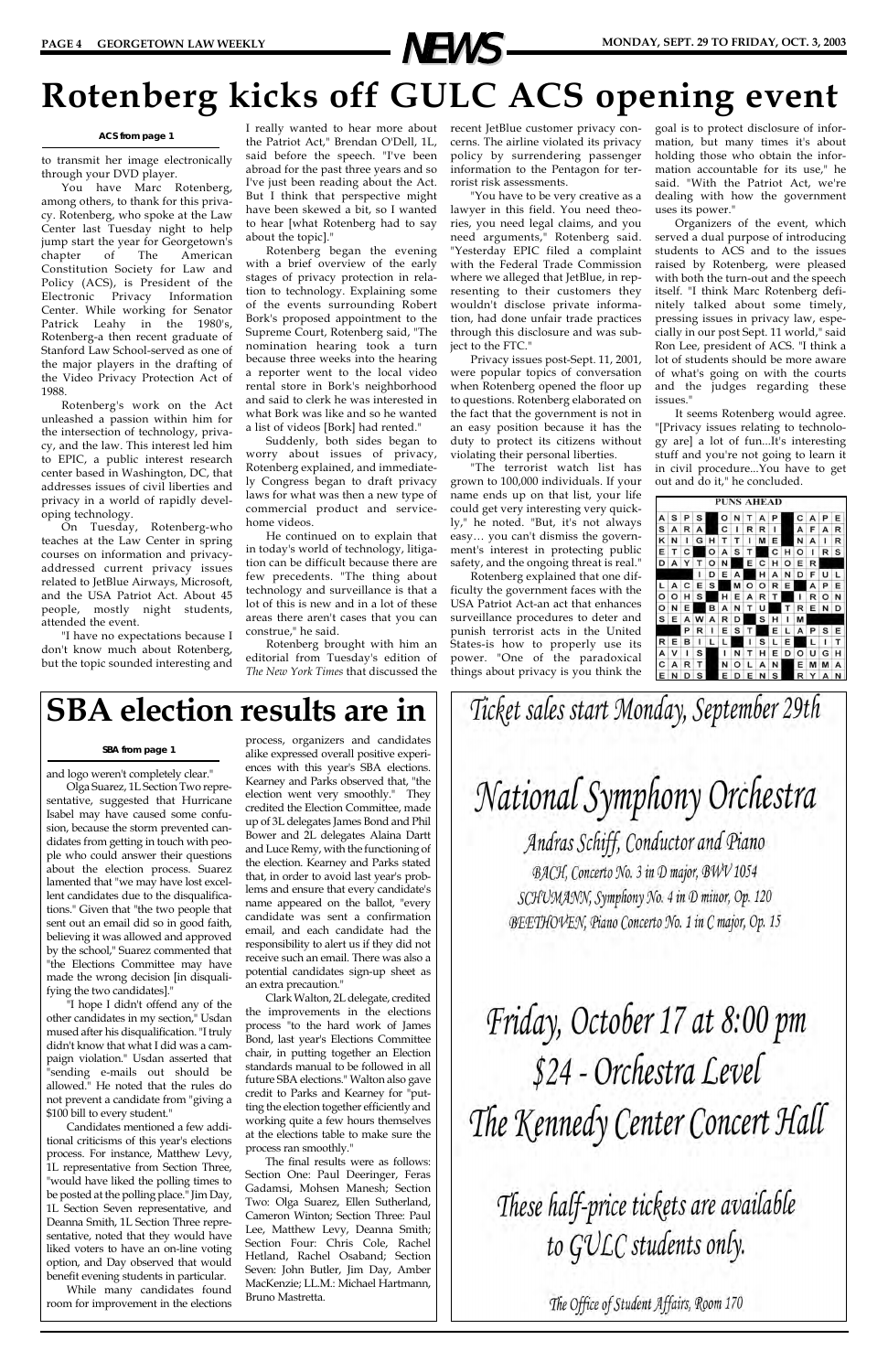had extremely distinguished legal careers, whether as law clerks, litigators in the public sector, or in scholarship.

Bloch began the session by briefly noting the small number of argued cases from last term (72) and suggesting it was a good idea that the justices enjoyed pay protection. She commented on the relatively low number of 5-4 decisions, and also pointed out that Justice O'Connor was most often the person in the majority. Bloch also noted that the Court had, in *Grutter v. Bollinger*, applied strict scrutiny review - almost always fatal in fact without striking down the challenged action. "It's going to make teaching Con Law II a lot harder," she joked.

The criminal procedure cases are *Missouri v. Seibert*, *United States v. Patane*, and *Fellers v. United States*. These deal with the "exclusionary rule," whereby evidence obtained through an illegal search is excluded from the government's case-in-chief. The cases involve instances of suspects intentionally not being warned of their Fifth or Sixth Amendment rights, and then evidence or confessions being obtained through their subsequent statements after they have been properly warned. The practice is frequently used by police to trick suspects into repeating their earlier, inadmissible statements, and currently it is legal and not subject to the exclusionary rule.

gave a capsule summary of the complex controversy surrounding the rule, most notably its disputed derivation from the Constitution. She traced the similar history of the *Miranda* warnings, where the Supreme Court in *Oregon v. Elstad* had intimated that the famous set of warnings was not constitutionally based, which would leave states free to not follow them. However, in *United States v. Dickerson*, the Court had seemed to settle the matter, by noting that the Miranda warnings applied to state courts. O'Sullivan explained that the cases before the court raised similar issues with the exclusionary rule, which has been interpreted differently for different constitutional rights. Noting that the Missouri case came from that state's highest court, she ventured to say the Court would likely have to uphold the rule's constitutional source, in light of the reasoning in *Dickerson.*

Professor Julie Rose O'Sullivan was the declared theology major, so even if an undeclared student were taking exactly the same classes as a theology major, they would not lose their scholarship. However, he suggested the Court's ruling might be a narrow one, in order to avoid what he called a "slippery slope" that a broad ruling might be to Establishment Clause interpretation.

The religious expression case, *Locke v. Davey*, involves a Washington state student who was receiving a public scholarship to attend a private college. When he switched his major to theology, the state withdrew his scholarship, saying that to fund his chosen area of study would violate the state's ban on religious endorsement. Professor David Cole pointed out the strength of the facts in the case, and allowed that the student was likely to prevail. He explained that the only criteria for withdrawing the scholarship

Cole also briefly discussed the Ninth Circuit's ruling that the Pledge of Allegiance was unconstitutional. The Supreme Court is scheduled to confront the question of what to do with the case on Tuesday. Pointing out that the phrase "under God" was added to the pledge by Congress in an express endorsement of the country's religiousness, Cole suggested that the case was not necessarily clear, and that in some ways the Ninth Circuit had simply taken the Court's rulings at their word. But he also listed several of the justices who had found the words unexceptional, including Justice Brennan, who once referred to such phrases as "ceremonial deism."

The appeals of several accused terrorists may potentially reach the Court as well. Cole guessed that the *Hamdi* and *Padilla* cases, involving citizens charged with aiding Al-Qaeda, were the most likely, while others, such as those involving the detainees at Guantanamo, were less likely. Courts in those cases have ruled that the detainees do not have the ability to sue.

The Supreme Court will also con-

tinue its exploration of state sovereign immunity, one of the most controversial and active areas of constitutional jurisprudence. Last term, the Court decided *Nevada v. Hibbs,* which was notable for going against recent trends in holding a state accountable in federal court for violations of federal law.

Professor Nina Pillard, who successfully argued that case, discussed the latest cases to raise the issue, *Frew v. Hawkins* and *Tennessee v. Lane*. *Frew* involves whether a state can be made subject to a consent decree from a federal district court, although the state had apparently consented to its jurisdiction by agreeing to the order when it settled with the plaintiff. *Tennessee v. Lane* involves a paraplegic suing his state for a lack of accessible services under Title II of the American with Disabilities Act. He was arrested for not appearing at his court date in a courthouse with no elevators, after he had refused to crawl up the stairs to the second story room where the hearing was scheduled. While the Court has earlier held that Title I of the ADA does not apply to states, dicta in that case suggested the justices thought Title II might.

Other notable discrimination cases involve whether a labor agreement to provide more favorable health care to persons over 50 violates the Age Discrimination Act, and whether a cocaine addict fired from work can contest a company's blanket policy of not rehiring employees who were dismissed for misconduct.

# **Supreme Court Institute previews upcoming term**



#### by Amina Rana, 3L *Law Weekly*

Unveiling his new book *Enemy Aliens: Double Standards and Constitutional Freedoms in the War on Terrorism*, Georgetown Law Professor David Cole will hash out his take on the current administration's abusing liberties in the name of security with one of its key policy officials.

On Tuesday, Sept. 30 at 5:00 p.m. in the moot courtroom, Cole will join former Assistant Attorney General and Georgetown Law Professor Viet Dinh on a small panel to discuss whether the Patriot Act has overstepped constitutional boundaries in response to the terrorists attacks of Sept. 11. Cole argues in *Enemy Aliens* that the proper balance to be struck between liberties - especially those essential to a democracy such as free speech and due process - has been skewed post-Patriot Act with the detainment of more than 5,000 foreign nationals and immigrants, of which only four have been charged with a crime related to terrorism and only one convicted of a crime of conspiring to support future terrorist acts. Dinh on the other hand, who is both a friend and colleague of Cole's, will elaborate on what he views as a misunderstanding of the issues at stake. "I think it is a fundamental mistake to believe that one can or should balance security against liberty; rather, security is but the means, liberty is the end," Dinh commented. During his tenure at the Justice Department, Dinh conducted

a "top to bottom review of our capacity and capability to meet the terrorist threats," which included revisions of the Attorney General Guidelines.

Former CIA Director James Woolsey dubs *Enemy Aliens* the "essential book in the field," a book in which Cole admits that inevitably some liberties have to give way for security, but when such measures are not applied equally, constitutional principles are undermined as they are human rights for all and not just citizens.

"In the end it will be tradeoffs," explained Cole. "For example, if we gave the government authority to search our homes without a warrant, we would be more secure, but we would have to give up some privacy. There is a cost; privacy can be used for good, or evil, as with all liberties and freedoms."



When asked if the book is timely given that the Patriot Act was enacted two years ago, Cole says it is more timely than ever as Attorney General John Ashcroft has just embarked on a speaking tour to allay concerns about civil liberties' violations. "The USA Patriot Act's notion of war on terrorism is a permanent condition," he said. "The choices we make today are going to affect our children for the rest of their lives. We need to stand up and defend the principles of this country, especially for those who do not have a vote or a voice in the political process."

Cole also points to the fact that in times of crisis in this nation's history, foreigners' rights were targeted first only to be followed by citizens' rights.

#### Del U U

Join OCS, OPICS and the Office of Alumni Affairs for a day-long career fair designed to provide you with information to help you understand the range of legal career choices available to law school graduates. The program will expose you to attorneys who work in a variety of practice areas and settings and will assist you in making educated career decisions.

Whether you are a first-year student learning about various practice areas, or a second- or third-year student interested in networking, this is an excellent opportunity to meet and talk with practitioners.

> Please RSVP for a box lunch by October 17 In Person (OCS - Room 328), By Phone (202-662-9300)

### **Cole, Dinh set to debate** *Aliens*

#### **SUPREME COURT from page 1**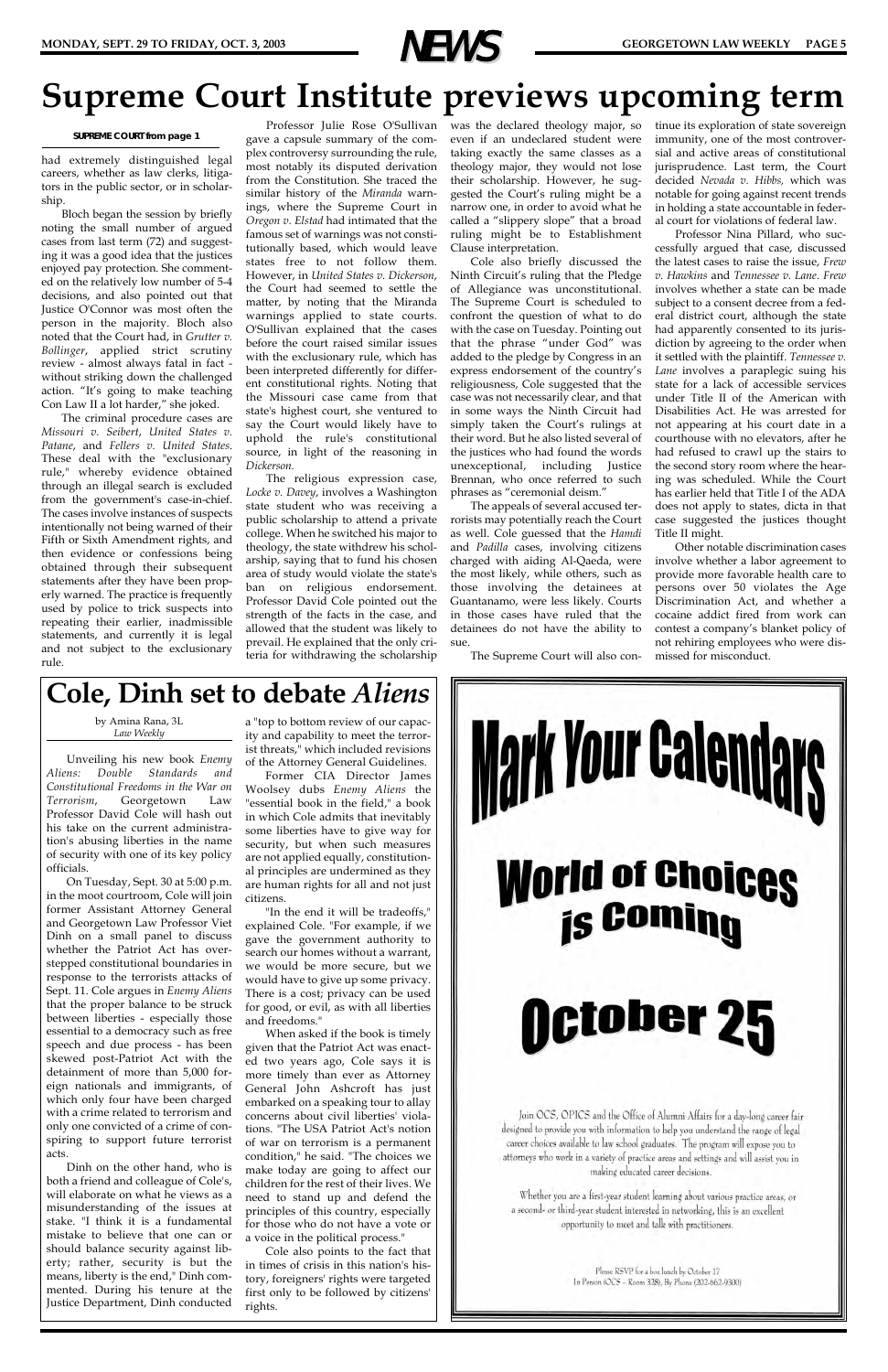

**Mark Leighton** "Quoth the Roots: 'It's workin' cuz I'm pushin'

it right.'"





**Mark jumps out to an early lead while there is a huge group bunching up in the middle getting ready to make their move. In the meantime, Alaina and Annie battle to stay out of the cellar...**

NFL WEEK FIVE TYE AVEDIS ANNIE AUDREY JON MARK ALAINA EMY Minnesota at Atlanta Atlanta Atlanta Minnesota Atlanta Minnesota Minnesota Atlanta Minnesota

**Tye Andersen** "How can one think about football when the Cubbies are playoff bound!"



| FOOTBALL |                  |    |    |      |                |  |
|----------|------------------|----|----|------|----------------|--|
| PICKS    |                  |    |    |      |                |  |
|          | <b>STANDINGS</b> | W  |    | PCT. | GB             |  |
|          | Mark             | 19 | 11 | .633 | $\sim$         |  |
|          | Emy              | 17 | 13 | .567 | 2              |  |
|          | Tye              | 17 | 13 | .567 | $\overline{2}$ |  |
|          | Audrey           | 16 | 14 | .533 | 3              |  |
|          | Avedis           | 16 | 14 | .533 | $\overline{3}$ |  |
|          | Jon              | 16 | 14 | .533 | 3              |  |
|          |                  |    | 17 | .433 | 6              |  |
|          | Annie            | 13 |    |      |                |  |

**Alaina Dartt** "These animal mascots all

## **Women sports highlighted by low ratings, attendance**

by Feras Gadamsi, 1L *Law Weekly*

It's September in the U.S. of A. and that can only mean one thing: sports are back in the limelight.

It's time to watch the fall classic come to fruition as playoff teams are determined and the divisional series begins to see who is able to knock off the New York Yankees.

Not exactly the kind of timing you would want ratings than the World Series of Poker. And that was for game 3 of the championship series.

It's time to watch the NFL gridiron every Sunday to see which sleeper, like the Seattle Seahawks, will make the playoffs and which teams with high expectations, such as the Philadelphia Eagles, will tank.

It's time to see which college football teams will stay undefeated in the race to end up in the Bowl Championship Series, unless of course you're not in a major conference in which case it's time to see if you're undefeated mid-major will get an invitation to the Humanitarian Weedwacker.com Bowl.

Whatever the case may be, whether you're into baseball, football, basketball or hockey, the sports landscape has something for you. Even futbol fans have something to see this fall on television and in person.

In case it escaped your afterthoughts, which, if you are a true American soccer fan, it already has, the Women's World Cup is going on right now in this country.

After a summer of SARS and fear, the Women's World Cup, previously scheduled to take place July and August in China before the beginning of the major sports calendar, was moved to the United States to alleviate health concerns in the region.

So now, instead of having the attention of the country solely on them, as the women's World Cup had in 1999 when U.S. hosted soccer's Super Bowl series, the women's World Cup must compete against the height of football season, the baseball playoffs, and the beginning of the hockey and basketball seasons.

in a sports landscape that is merciless.

And not exactly the kind of timing you would want after the women's professional soccer league folded, a league which produced most of the talent for this year's World Cup.

That's right. You may not have known that, considering women's soccer probably falls under the after-afterthought section in the sports landscape for most Americans.

The WUSA, the professional women's soccer league that began in 2001, folded days before the beginning of this year's World Cup. Incidentally, your own Washington Freedom, led by Mia Hamm, won the whole shebang three weeks ago.

For a better reference, if anyone saw *Bend It Like Beckham,* it's the professional league talked about in that movie.

And maybe that's the problem more than anything. Most people in this country might not have even known about the existence of the WUSA unless they saw the movie or kept up with the U.S. women's team following Brandi Chastain's memorable celebration after winning the cup in 1999 on a penalty kick.

People don't care about women's sports in this country, or at least that's what the ratings and revenue say. Men in this country certainly don't seem to care. Not even women care enough to become avid fans.

Granted the case can be made that women's sports are in their infancy so more time needs to be given to produce a solid fan base like the NFL, MLB and NBA.

Or the argument can be made that soccer is the problem, given the fact that the men's league, Major League Soccer, isn't exactly burning up the ratings and producing revenue either.

But that argument doesn't hold much weight when you consider that the only other professional women's league, the WNBA, got worse television

Can you even name the 2003 WNBA Champ? Well, it was the Detroit Shock led by Swin Cash. But honestly, if I didn't watch Sportscenter at 12 a.m., 1 a.m. and 8 a.m., would I have been able to answer that question?

The problem for most sports fans, as a panel on ESPN's *Outside the Lines* intimated last Wednesday night, is that the women's game seems more "watered down." The intensity is there, but it doesn't translate from the field to the TV screen like it does in the male sports.

Another problem fans have with the women's game is the lack of connection between the personality of the players and the sport. For instance, the media has probably told us everything we need to know about LeBron James and then some.

But what about Lisa Leslie? And Mia Hamm? And Brandi Chastain? I mean we know she wears a sports bra, but we haven't found out whether or not she wants 22-inch Sprewells on her Escalade.

So for all of the overindulgence of information we get about our star athletes, apparently it does work to promote and market the leagues to fans, or so says the ESPN panel.

Maybe that's the problem. We don't know these women so we can't relate. Add to that the demands of following the teams we already follow and it makes it even harder to find room for women's sports on the crowded sports platter.

But do yourself a favor and try to catch this women's soccer team in action. Soccer is an exciting sport and our women, the U.S. that is, play it at its highest level. And they're playing in D.C. at RFK Stadium which is only a Metro ride away. Go, because for one thing you'd be doing yourself a favor by watching the U.S. women take on North Korea Sunday in a politically charged match, and for another, you may be a part of the original fan base that finally puts women's sports on the map.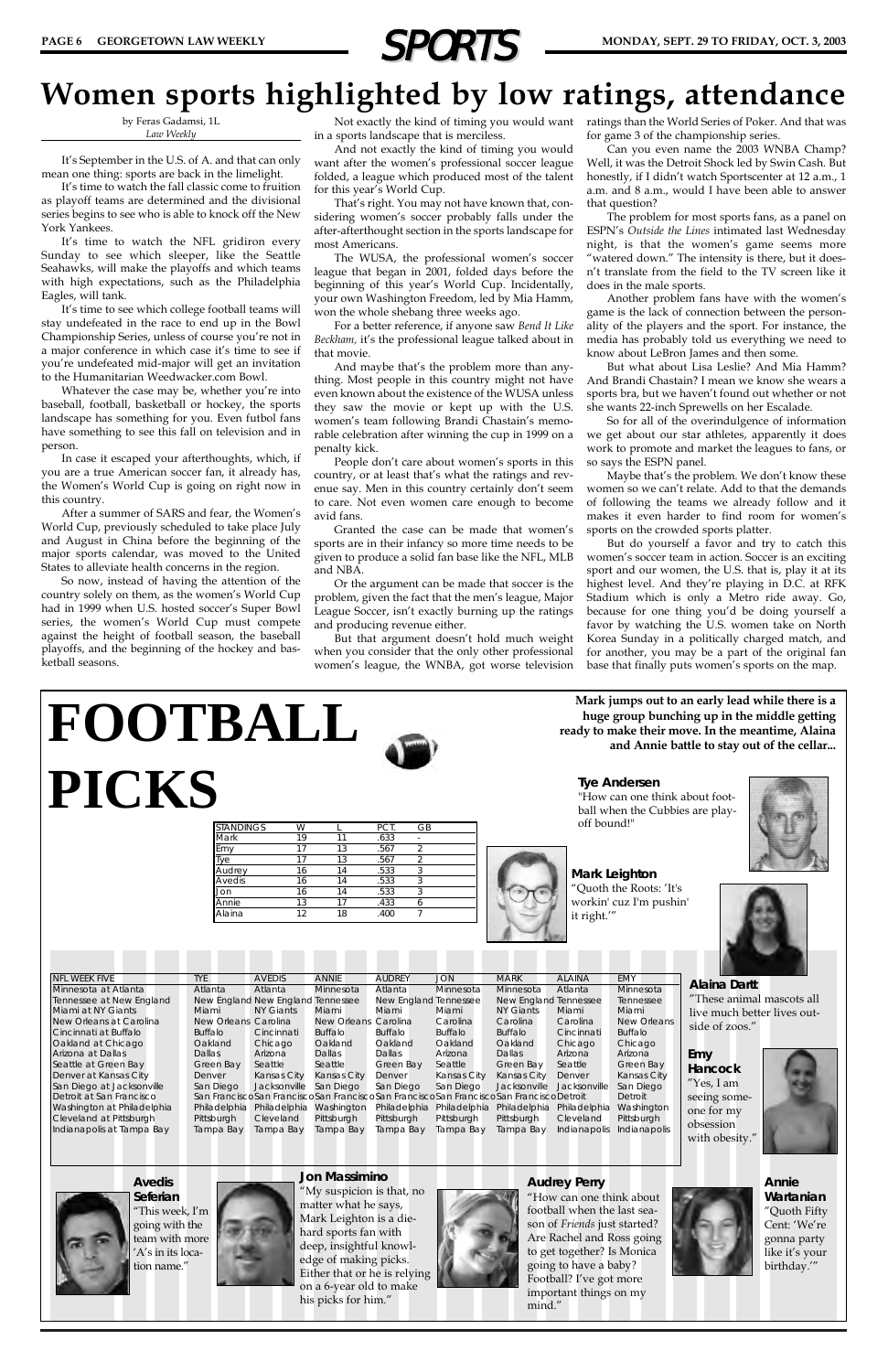

# **Austin Grill: Big breakfasts for hungry bellies**

by Amy Messigian, 1L and Erin Lien, 1L *Law Weekly*

Hello again boys and girls. Your fearless leaders, Amy and Erin, are here again to help you help yourselves. Our motivation this week is conquering the Sunday morning hangover or at the very least, filling your belly without having to cook for yourself. After a long night of studying, wink, wink, you may wake up wishing those eggs would make themselves, or that Peapod could deliver omelets and home fries. Alas, no such luck. So, the question, then, becomes "Where can I get a good



breakfast without having to try very hard?"

We started our journey headed west on E Street and were disappointed to find that all of the local

delis were closed. Oh, cruel fate. Not knowing the neighborhood very well, we asked some local residents relaxing on their stoop. I think the exact question was, "Excuse me, could you tell us where we could find a good restaurant for breakfast?" We were directed to McDonald's two blocks down. Oh, or Burger King. Right...breakfast. But luckily you are being spared of a review of the McGriddle. Your guides showed great fortitude walking off those "studying" calories they gained the night before and ended up at the Austin Grill on E just west of 7th. At first, we weren't too sure if this place would offer breakfast. The menu displayed on the wall outside of the restaurant listed sandwiches, fajitas, burritos. But then we saw a man sitting in the outdoor patio eating poached eggs. Sweet eggs, we had found you!

The Austin Grill is an enthusiastic tribute to its namesake. Gigantic cow horns are mounted above a bar at the side of the restaurant we can imagine gets its fair share of customers in the evenings. Pictures around the room authenticate the experience, as does the food. In fact, the Grill itself states

on its menu: "At the Austin Grill, we want to share a little slice of Austin with you – its food, its music, its hospitality."

Little by little, our breakfast woes were turning into a breakfast triumph. We were immediately seated and offered the weekend brunch menu, which is available until 3 p.m. on Saturdays and Sundays, and is full of options at \$8.99 each. Amy tried the steak and eggs, while Erin opted for cornmeal pancakes, eggs and bacon, though we must say that everything on the menu looked good. Now it may have been the hangover talking, but Amy declares that the skirt steak served with her eggs was the best skirt steak she has ever had, as it was wonderfully seasoned and oh so tender. Erin's pancakes were also exceptional, and were served with pecan butter, which was so delicious that we attempted inventing new uses for the butter in our cooking – though we realized we were a

getting a little carried away when we considered pecan butter wrestling. Mmm, now that is an image!

The parts of meal that could have been improved were Erin's orange juice and Amy's potatoes. The glass of orange juice was not served full and the juice tasted like watered down concentrate. Amy's country fried potatoes were also just okay, but given the overwhelming portions of steak and eggs it was easy to forget about the potatoes. Also, the restaurant was a little dark for brunch, but works well for its lunch and dinner crowd.

When the waitress came to take our plates away, we felt separation anxiety and asked to doggy bag our fixins. Let us also take a moment to mention the difference in service between this place and Café Japone of last week's review. While we are getting used to slow service and finding things for ourselves, we welcomed the change we found in our waitress at the Austin Grill. She was attentive and friendly, and the food arrived very quickly. Erin is thankful for this because Amy had been talking about cannibalism on the way to the restaurant. Amy is thankful because steak tastes better than people. Just kidding, people taste fine if you are hungry. (Eds. Note: The *Law Weekly* in no way supports the actual eating of people, although when your alternative is more ramen and toast, it begins to look like a reasonable alternative.)

Being so close to campus, we know we will find our way back here very soon. In addition to the brunch menu, the offerings for lunch and dinner are also reasonably priced and diverse. There are menu options for vegetarians, including a Spinach & Portabella Quesadilla. There is also a Crazy Chicken Sampler for people who like crazy chickens. They even make seven different homemade dipping sauces.

All in all, this was a wonderful breakfast experience and, even better yet, a restaurant worth checking out on any occasion. If you are looking for a hearty breakfast, even at 2 p.m. on a Sunday, we highly recommend it.

Amy says yes; Erin says yes. Big plates for breakfast, worth checking out for dinner.

|          | Austin Grill<br>750 E Street, NW (five blocks from campus) |
|----------|------------------------------------------------------------|
|          | 202-393-3776                                               |
|          |                                                            |
| Ambiance | ***                                                        |
|          |                                                            |
| Service  | ****                                                       |

### *Little by little, our breakfast woes were turning into a breakfast triumph.*

**Tristan** and **Gallahad** came into the shelter separately but have become best friends and would like to stay together. Tristan is a five-month old, neutered male buff tiger. Gallahad is a four-month-old grey, white and buff short-haired neutered. For more information, call their foster parents, Susan and George at 202-544-5008.









If you'd like to help out animals, but can't adopt a pet at this time, consider volunteering. Check out the Washington Humane Society's website, at www.washhumane.org/volunteer.htm, for a list of volunteer opportunities.

**Washington Humane Society Shelter 7319 Georgia Ave., NW Washington, DC 20012 202-723-5730 (24 hours)**

**12-4 pm, seven days a week 12-8 pm Tuesday and Thursday DC Animal Shelter 1201 New York Ave., NE Washington, DC 20002 11-3 pm Saturday and Sunday 202-576-6664 (24 hours)**

He arrived at the shelter as a stray, so little is known about his background. Fergus is a gentle boy who gets along with both cats and dogs. He is house-



# STANDS

by Jackie Cohen, 4L *Inquiring Reporter*

*Note: As a service to the members of the Law Center community who do not live in Gewirz, the* Law Weekly *from time to time provides an update on the relevant goings-on. Some say they aren't true, but how do they know?*

Nicole is peeved when someone sits in her chosen seat on the day the professor passes around the seating chart. Harold gives up on his plan to be first in his class by reading the full version of every case in his casebooks. Vicki ducks into an empty classroom to avoid the 3L who would not leave her alone on the Fall Float. Bethany's image of Nate is ruined after she sees him watching the premiere of *Will & Grace*.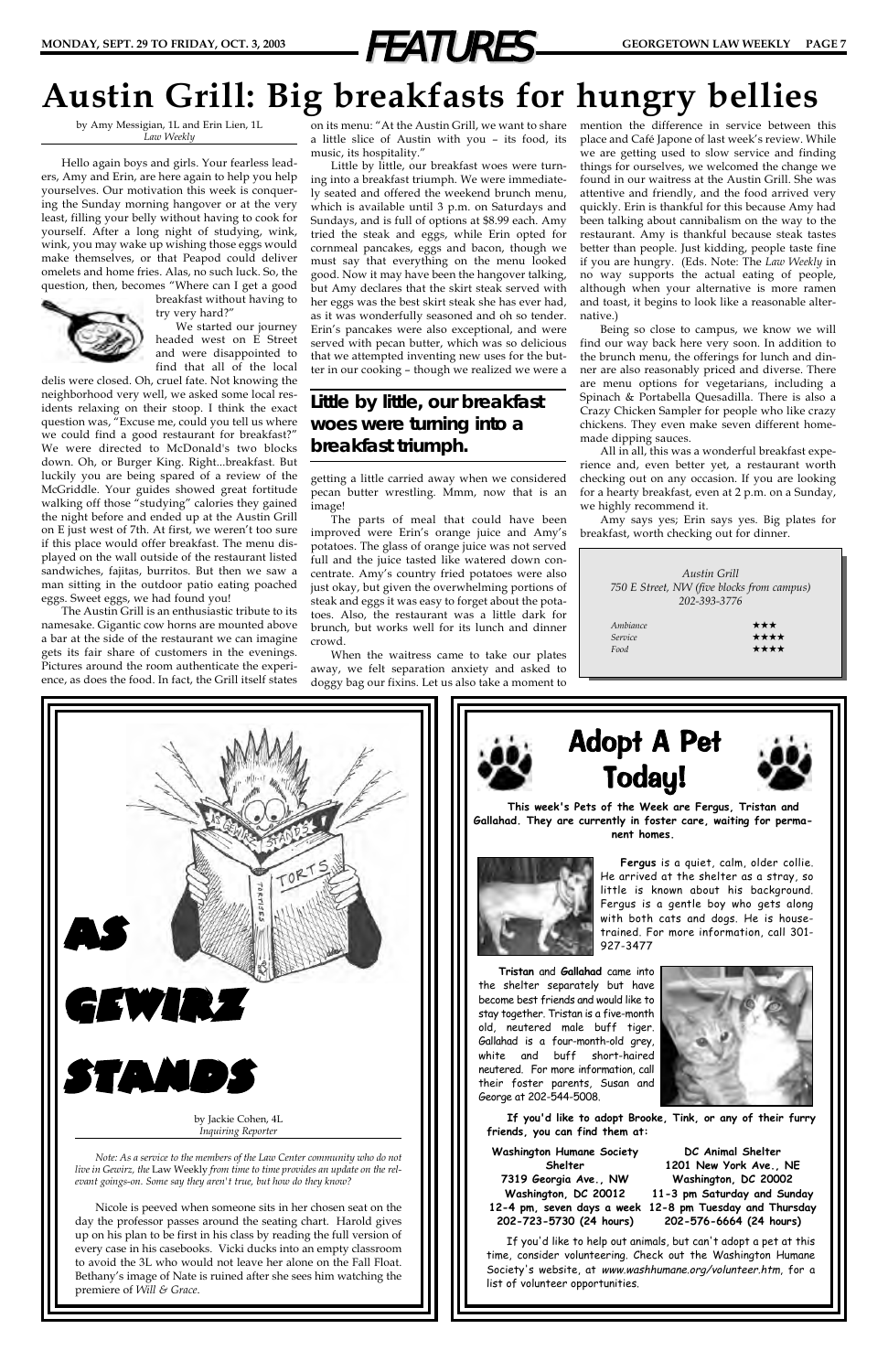

## **HBO's two-ring circus: New shows have promise**

by Kevin Mittler, 1L *Law Weekly*

With the rolling out of two new shows on HBO this month, I found myself drawn to a place neglected of late: the couch in front of the television. Months



of re-runs have left my screen covered in a layer of dust, but now the billboards along the Metro have combined with magazine and newspaper ads to announce its coming: HBO original programming is back. With my head spinning with reminders of what HBO had

already accomplished on shows like *Six Feet Under* and *Oz*, naturally I was on the couch Sunday night waiting for them. Pass the popcorn.

#### *Carnivàle*

Step right up ladies and gentlemen, gather around. What I'm going to show you today are sights so strange, so extraordinary, you won't believe your eyes.

Picture the Midwest in 1934, mid-depression, and in the heat of summer, dry, dusty, and in need of some color. Bring into this picture a traveling circus filled with freaks of nature: a bearded lady, a comatose telepath, a blind seer, Siamese twins, a man with scales for skin and a midget to run the show. Now add a young man with a strange healing power (played by Nick Stahl from *Terminator 3: Rise of the Machines*) and a small-town evangelist whose visions can bring those around him along for the ride (played by Clancy Brown in a role far removed from his immortal Kurgan in *Highlander*). Mix in a feeling of good and evil hard at work — and swirl. What materializes is the new HBO series *Carnivàle*.

Surprisingly complex, the show contains characters that fit so smoothly into their roles in the carnival that we believe they really have been there for years. Written and acted to make us focus on what is happening instead of their freakish nature, the characters become more than the poster drawings they might have been. The show becomes a story about people who happen to be abnormal, as opposed to a story about abnormal people. Everyone on the show takes it all in stride so that when the truly supernatural occurs, we become intrigued with them instead of falling into disbelief. All of television requires a suspension of disbelief. Great shows make it easy.

#### *K Street*

It seems unbelievable, I know. It is real, my friends. See for yourself. But I must warn you, those of you with weak stomachs may want to wait outside for this one.

From the serenity of the plains we move into the heart of urban government, and specifically to the lobby center of D.C. on *K Street*. Real life political consultants James Carville and Mary Matalin

become fictionalized versions of themselves interacting with actual senators, presidential candidates, talk show hosts, and even recording artists. Reality and fiction collide in ways meant to confuse the viewer as to which is which. Sadly it becomes too obvious, as the only believable parts are true and the fictional side stories involving actors playing other roles feel so contrived and uninteresting as to be almost condescending. Worse, the politics that really catch our attention keep being interrupted or preempted by these lame attempts at a cohesive background plot.

One cannot comment on *K Street* without remarking on the difficult and unique approach to its creation taken by executive producer George Clooney and director Steven Soderbergh. Each halfhour show is written Sunday, filmed Monday through Wednesday, edited Thursday through Saturday, and then broadcast that following Sunday. This lightning speed schedule allows for the easy addition of real life events and up-to-the-moment items of interest (hurricane Isabel makes its mark in episode 2). This style is more of a challenge for the cast and crew than they seem ready for. Often it feels as if we are watching a student film project that was hastily thrown together at the last minute. An abundance of poor camera angles is more a cause of distress to the audience than it is convincing of the shows "reality." A lack of character introductions, especially for guest stars we are unreasonably presumed to know by sight, a minimal amount of location specification, and spotty interrupted dialogue ultimately leave us confused and unfulfilled.

Move along now everyone, no dallying. More people want a chance to see these sights. Keep going. Thank you.

One final thought: who decided to put these shows on back-to-back? Even the network seems a little unsure whether the shows belong together, reversing the order of viewing between Sunday night and the repeat on Wednesday. While both will gain their own die-hard fans, neither is likely to bring an audience along to the other, and it would be a shame for people to miss the class act of *Carnivàle* because they were turned off by the clowns on *K Street*.

*Carnivàle* can be seen Sunday and Wednesday nights at 9pm on HBO. *K Street* airs directly afterwards at 10pm Sundays and directly before at 8:30pm on Wednesdays. More information on both shows can be found on-line at *www.hbo.com*.

*An abundance of poor camera angles is more a cause of distress to the audience than it is convincing of the shows "reality."*

# **A varied review for movie lovers of all genres**

by Matthew Dalton, 2L *Law Weekly*

*This article is a review of two films with nothing in common, except they are both highly publicized right now.* 

#### *Scarface*

"Say hello to my little friend," says Al Pacino as he pulls out a large gun to begin shooting the intruders in his mansion. Thanks to Universal Studios rereleasing *Scarface* in celebration of the 20th Anniversary of the original release, many more of us will get to say hello to *Scarface* as it was intended to be seen, on the big screen and uncensored. Universal re-released the movie in New York, Los Angeles, Boston, Chicago, Philadelphia, Washington D.C., Detroit, Dallas, Miami and San Francisco for a limited time starting September 19.

Al Pacino plays Tony Montana, a ruthless gang-

ster who rises from poor Cuban refugee to one of the largest players in Miami's thriving cocaine business. Brian De Palma directed the film and Oliver Stone wrote the screenplay of life on Miami's tough streets in the early eighties. Also starring in the movie are Steven Bauer as Montana's right-hand man Manny and Michelle Pfeiffer as Elvira Hancock, the girl Montana steals from another drug kingpin.

Although criticized, Pacino's alleged overacting combined with the movie's profanity and blood and gore, combine to allow the audience to sense the power and violence that De Palma intended the movie to convey on the big screen. Pacino's screaming portrayal of Montana fits right in with the ambiance of the dark, intense film. Although the movie is very violent, it is an operatic violence that fits in well and is rarely gratuitous. Pacino is excellent and although his Cuban accent is a bit over-thetop, he really pulls the audience into his passionate and psychotic world of drugs and money.

The first time I saw *Scarface* I was probably ten years old. While playing Super Tecmo Bowl on the

Nintendo at my neighbor's house, we put the tape learning about each other. Expecting to see Murray into the VCR. Within five minutes my friend's mom came in and stopped the tape and berated us for watching this profane movie. She then proceeded to yell at her husband for keeping such filth within our reach. Well, those five f-word packed minutes hooked me on the movie. I knew my parents would not let me watch it, so for three weeks my friend and I watched the movie in five minute increments making sure we could quickly switch the TV/VCR switch back to Super Tecmo Bowl when his mom approached. The worst that came of our contraband watching of *Scarface* was me getting caught swearing once and the requisite of being set to my room and grounded for a while. Eventually, I was even able to conquer my irrational fear of chainsaws, which by extension included hedge trimmers and weed-whackers, that developed after I watched *Scarface*. *Scarface* is violent and profane and was actually going to be released as an X-rated movie, but the grittiness and power transcend these attributes to become a gripping tale of the underworld. In fact, part of the reason Scarface was not released as an X-rated film is that the studio argued that the violence and depravity of Scarface made it an anti-drug movie. While *The Godfather* makes you want to be the head of a crime family, *Scarface* warns you to steer clear of the cocaine business.

#### *Lost in Translation*

*Lost in Translation* is a visually pleasant, and sometimes funny, but ultimately dull film that focuses on an unlikely friendship. *Lost in Translation* stars Bill Murray and Scarlett Johansson as two souls lost in a foreign land and searching for purpose. The movie was directed by Sofia Coppola and produced by her father, the director of *The Godfather,* Francis Ford Coppola. Murray plays a movie star in town to shoot a whiskey commercial and Johansson plays a wife accompanying her husband (Giovanni Ribisi) on a photo shoot. Jet lag and fate lead the two to meet and we then watch them explore Tokyo while

in roles like *Kingpin, Rushmore, Caddyshack* and *Groundhog Day*, I was initially disappointed with the lack of the typical Bill Murray-elicited laughs. However, as the movie progressed I realized that both Murray and Johansson gave great performances given the limits of the movie, and that Murray gives a much more rounded comedic and dramatic performance. It may be Murray's finest performance since his brilliant interpretation of the misunderstood groundskeeper Carl Spackler in *Caddyshack*. 19-year-old Johansson gives a performance nearly equal to Murray's as a young wife unsure of her future and her own identity. However, as good as the two star actors are, the movie can't surpass being merely decent. Seeing Murray explore the nightlife of Tokyo is entertaining but does not make a great movie. The scenes of Tokyo are good because Coppola shows us the quirky, frenetic pace of the city while making it visually pleasing. Murray is at his best when looking perplexed yet amused by Japanese culture and the movie is at its best when drawing laughs by playing up the feelings that travelers have when confronted by a new and seemingly very different lifestyle. Regardless of the laughs, the movie plays like one long pseudo-depressing rock video. There are some very funny scenes, but they are tempered by the overall atmosphere of the film. This is probably Coppola's intention and critical praise has been heaped on the film, but I couldn't help but overhear another person leaving the theater say, "The only thing that is lost in translation is why people like this movie." *Lost in Translation* had the potential to be the cinematic version of Hemingway's *The Sun Also Rises* in terms of rich character development and vivid and stunning images of a foreign place — thanks to the great performances by Murray and Johansson and the beautiful scenes of Tokyo. The movie ended up falling short of the mark and ultimately is a less than enthralling tale of a confused young woman befriending a man going through a mid-life crisis.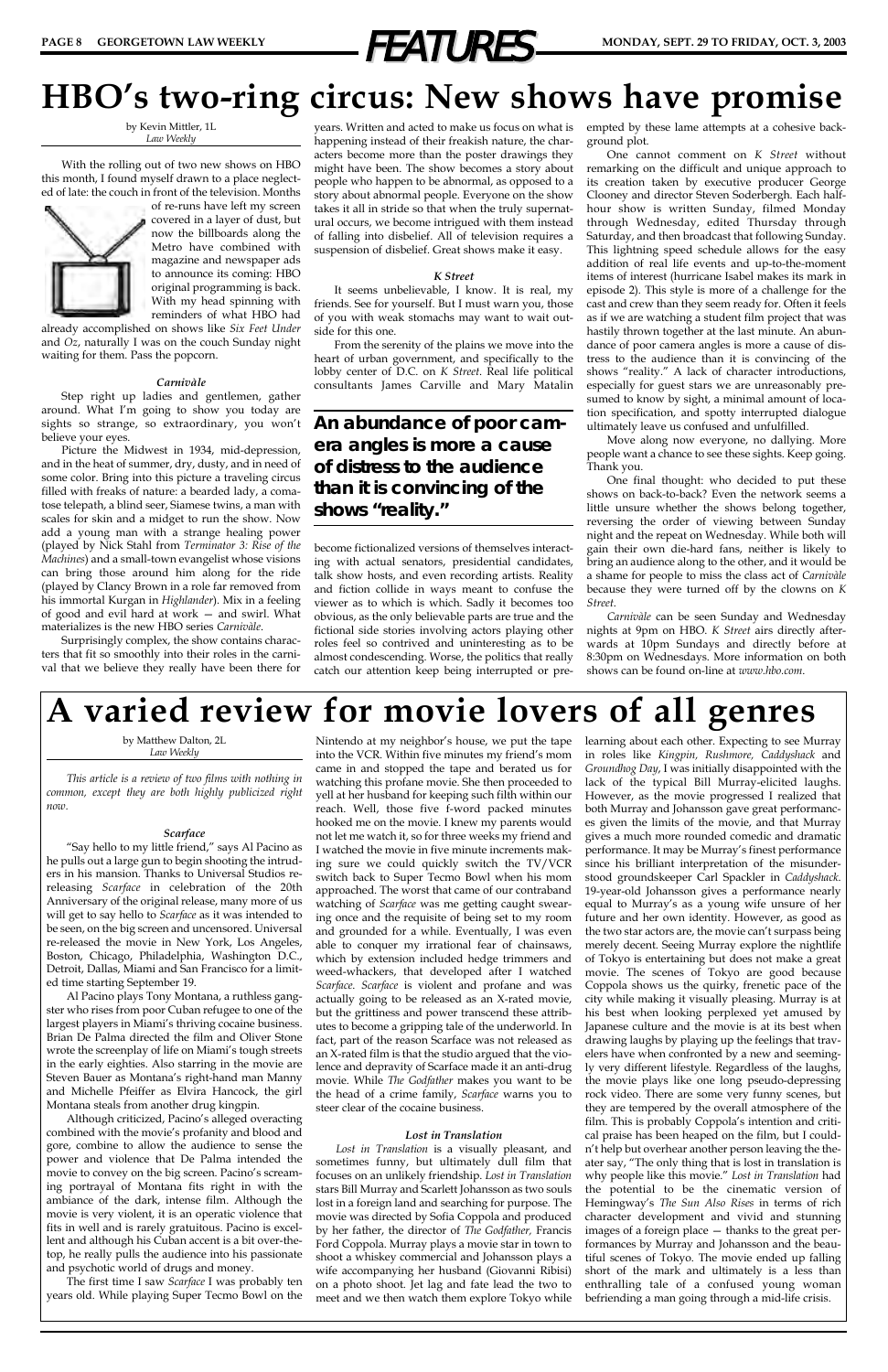My initial reaction to the ongoing sex abuse scandal within the Catholic Church was not anger toward the institution which had betrayed its own flock, but rather toward the news media. You see, as a once biased Catholic, I erroneously believed the scandals to be part of some vast "liberal" conspiracy to discredit and ultimately destroy the moral authority of the conservative Catholic Church. In the spring of 2002, I had the opportunity to research this matter for one of my classes. I smugly looked forward to this project as a chance to finally prove the liberal media was out to get the poor, helpless Catholic Church.

Boy was I wrong. After about, oh, one day of research, it became clear that my thesis - the presence of biased reporting against the Church - was in serious need of divine intervention if it were to survive. As I read article after article my anger grew toward the very Church I had once been eager to defend. As Cardinal Bernard Law of Boston vacillated in his promise to address the sex abuse scandal, and as the Diocese increasingly resorted to legalese to absolve itself of any responsibility, I became quite disgusted with my faith. This anger grew as the Church attempted to blame the media for its problem. Yet, the media did not invent this scandal. The media did not transfer John Geoghan from parish to parish after it was known he had been accused of child sex abuse. Currently,

more than 130 people have filed civil suits claiming that while a priest, John Geoghan sexually abused them as children. The Church for years knew of this problem yet lacked the courage to face it. Any perceived media bias was a secondary issue. Rather, the primary issue was whether or not Catholics would stand-up and excise this cancer - painful though it may be before it sickened the entire body. While Catholics and the Catholic Church still have a long way to go, I am hopeful that with this recent scandal we might finally take the necessary steps to purge this blight from our faith.

Which brings me to Islam: The problem with Islam lies not in its message, but rather with its messengers. Allow me to explain. Like many Americans, I was, and still remain to an extent, largely ignorant of a faith that is the spiritual home to over one billion people. But, curious as to why anyone would murder in the name of Islam or Allah, I read the Koran this past summer. The myriad passages which exhort the Muslim faithful to subjugate non-believers are analogous, I believe, to the slaughter by the Israelites of the inhabitants of Canaan in the Old Testament. As I read the Koran, I soon realized how similar it was to the Bible. Each Abrahamic faith believes in the existence of a God that is at once vengeful yet also full of love for his chosen people. Given this paradoxical similarity, it is not too difficult to deduce that the word of God can be used as a tool for the betterment of mankind or as a weapon in its selfdestruction. Since both Bible and Koran contain passages which seem to reward violence with salvation, teachers of the faith must be extremely judicious in how they interpret and preach "God's word" to the faithful.

This simple truism hit home when I read an article from the Sept.18, 2003 edition of the *Washington Post*. The article, entitled "A Confessed Bomber's Trail of Terror," chronicled the tragic journey of a young man from a dusty town in Uzbekistan to the illusory comforts provided by fundamentalist Islam. As I read through the article, two facts in particular caught my attention: (1) The young man came from a broken home; and (2) he fell under the sway of several charismatic preachers at a young age. Various imams and religious figures, not to mention his own uncle, poisoned this young man's mind. These traitors taught this man to hate the West as the apparent source of troubles in his life. However, the story of 24-year old Azizbek Karimov's is not unique. The suicide bombers, jihadists, and terrorists - as if there is a difference between the three - I have read about share one frightening similarity: nearly all fell under the sway of a charismatic preacher or imam who encouraged them to wage war against a world that had presumably done them wrong.

Just as Catholics must demand the Church purge itself of those elements which would put the interests of the Shepard before the flock, so too must Muslims purge their incredibly dynamic religion from those messengers who would pervert the sacred word of the Koran. Imagine, for example, if Catholic priests, week after week, urged the faithful to kill Protestants. If this were to occur, Christianity would still be enmeshed in the senseless religious wars of the Middle Ages. Thus, Islam is in need of a reformation - a purge of its unsavory elements - if it is to fully represent the beautiful faith that I had the privilege of learning about this past summer.

Religion is always a sensitive topic to discuss and in no way do I suggest Islam is an inherently violent religion or that anything more than a small minority of imams and preachers are traitors to their faith. Nor do I suggest that Christianity has it all figured out. Clearly, as I learned not too long ago, Catholicism continues to find ways to detract from its overall message of social justice and spiritual salvation. In both Catholicism and Islam the faithful majority should not let the actions of a desperate minority undermine the sanctity of their respective religions. In both religions, believers must take responsibility to prevent against leaders who poison the sanctity and peaceful refuge that religion is meant to provide. If not, monsters will be enabled to prey on children, and misguided young men will believe the pursuit of jihad is a noble goal.

Adherents to the Abrahamic faiths must realize that when it comes to a belief in God, Allah, Yahweh, whatever, they are all, for lack of a better phrase, on the same team. Consequently, whether it is pedophile priests or suicide bombers, the faithful must have the courage to cast off those who would twist religion into something it is not.



Why pay full price for study guides? Why keep old study guides around?

## Buy, sell, & trade used study guides at the 2<sup>nd</sup> Annual Study Guide Swap

Wednesday, October 1 on the Quad 3:30 to 5:00 PM Rain location: McDonough Cafeteria

\* Beer, soda, and food served \* Suggested resale is 1/2 cover price \* Great opportunity to meet others who've taken your classes



**REDUCE REUSE RECYCLE REFILL** 

Please bring a non-disposable cup for the keg. You'll get priority in the refill line.

### **Devils in sanctity - the dangers of dogma and desperation**



#### **Jeff Corsetti**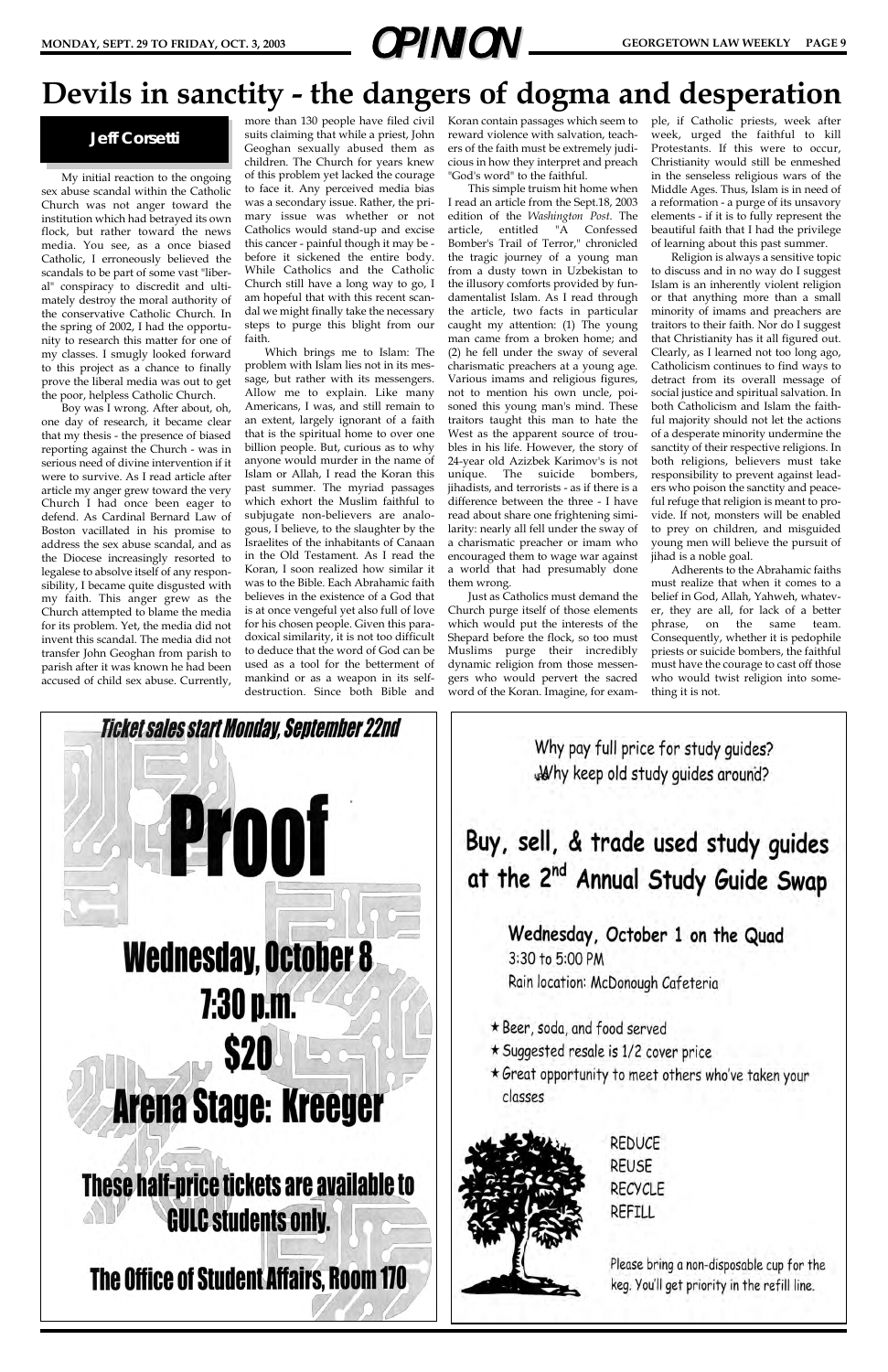# **PAGE 10 GEORGETOWN LAW WEEKLY <b>DPINION** MONDAY, SEPT. 29 TO FRIDAY, OCT. 3, 2003

### Georgetown Law Weekly

Jonathan A. Massimino, 3L *Editor in Chief*

Mark Leighton, 3L Avedis H. Seferian, 3L *Managing Editors*

Alaina Dartt, 2L Elizabeth "Emy" Hancock, 2L *News Editors*

> Audrey Perry, 2L *Features Editor*

Annie Wartanian, 2L *Commentaries Editor*

Aaron M. Clemens, 3L Jenny Cieplak, 2L *Assistant Editors*

Sylvia Albert, 1L Tye Andersen, 2L Katherine Clark, 1L Jeff Corsetti, 1L Matthew Dalton, 2L Nicholas C. Erickson, 1L Feras Gadamsi, 1L David Kim, 2L Sayo Kondo, 1L Adam Laxalt, 2L Erin Lien, 1L Scott P. Lindsay, 2L Tarek Maassarani, 2L Jessica Mazzaro, 1L Michael B. McClellan, 2L Amy Messigian, 1L Kevin Mittler, 1L Mike Palisano, 1L Amina Rana, 3L Ari Scott, 3L Katie Tenney, 1L James Veverka, 1L Rebecca Young, 1L *Staff Reporters & Writers*

> Mark Arimoto, 3L *Artist*

Katie Mierau, 2L *Editor On Leave*

Monica Stearns *Business Manager*

The Rev. Robert F. Drinan *Faculty Advisor*

*Georgetown Law Weekly* 600 New Jersey Ave., N.W. Washington, D.C. 20001 Telephone: (202) 662-9265 Fax: (202) 662-9491 laweekly@bulldog.georgetown.edu

*Georgetown Law Weekly* is published throughout the school year by students at Georgetown University Law Center in Washington, D.C. The *Law Weekly* is composed on Quark Express 4.1 and is printed by Southern Maryland Publishing. The writing, graphics and design are the responsibility of the *Law Weekly* and do not necessarily represent the views of Georgetown University Law Center. Signed columns represent the beliefs of the writer, and not necessarily the views of either Georgetown University Law Center or the *Law Weekly*. Unsigned editorials represent the opinions of the editorial board. Letters to the editor should not exceed 700 words and should be submitted on disk for P.C. or as e-mail attachment in Microsoft Word. The *Law Weekly* reserves the right to edit columns for length and style. Deadline for material submission is Friday at noon before the Monday of publication.

## **Fair trial issues in the Kobe Bryant case**

#### **Appropriate Venue**

It has been suggested, by more than one commentator, that Eagle County is not the appropriate venue for this high profile rape case. They argue that the jury pool is too homogeneous, too white, and too rural. They suggest that Kobe Bryant can only receive a fair trial in the urban capital of Denver, where the population is more diverse. This type of venue hunting suggests that these commentators are hoping that "Kobe the Superstar" will win over the jury more than whether he successfully defends himself against the charges of his accuser.

To change the venue to Denver is inviting the jury to nullify the action rather than find that Kobe is actually innocent. It has been suggested that an Eagle County jury is likely to rubberstamp Kobe's conviction regardless of his actions, either because they are biased rural whites suspicious of any minority, or, personal acquaintances of the victim. However, it is equally likely that a Denver jury would be inversely predisposed to acquit. A Denver jury may be influenced more by the presence of a celebrity NBA star than by their belief that Kobe is actually innocent. Not to mention the effect his celebrity will have on the jury's opinion of his white accuser. Denver, unlike any other city in Colorado, has

an NBA team, which suggests a likely contingent within the jury pool of basketball fans or even Kobe Bryant supporters.

While everyone is undoubtedly hoping Kobe will receive a fair hearing and justice is served, one must wonder whether Denver will offer "too fair a trial" - a trial with a jury that is overly prone to acquit.

#### **Identity of the Accuser**

By motion, Kobe's attorneys have demanded that the 19-year old accuser testify at his upcoming preliminary hearing. They argue that he has a constitutional right to confront his accuser

at the hearing. This argument is absurd and the Prosecutors are rightfully opposing this action. Her identity should be kept secret, as best as possible, until the day she must testify in court. This is the best way to prevent others from unduly influencing her testimony. Too many people are willing to hurt her physically and emotionally to protect their beloved NBA star.

This is evidenced by Patrick Graber's recent attempt to solicit money from Kobe to murder his

accuser. While many might label this as a fringe event, her name, address, email, and phone number are now readily accessible on the internet. Tom Leykis, a disc jockey in Los Angeles, openly aired her name on his radio program. Combined, these examples suggest that there are a number of people willing to obstruct justice in order to "Free Kobe", regardless of the consequences to the accuser if her identity became more readily known.

Frankly, female rape victims are stigmatized by the public. She is considered a "slut" or a "tramp" for being alone in the room with her rapist. It may even be suggested that she "was asking for it" by wearing provocative

clothing. In this high profile case, it is assur.ed that the public will be looking for any reason to excuse Kobe's actions. This blame is outrageous. Women are the victims of rape regardless of their dress or sexual history. If we want a fair trial, we must prevent undue influence on the accuser by withholding her identity.

Society has repeatedly proven itself incapable of possessing personal information of rape victims. Releasing her identity is tantamount to letting her be raped again by the public.

#### **Prosecution Nicholas C. Erickson**

#### **Change of Venue**

The idea that Kobe Bryant will receive a fair trial in Eagle County is a laughable one. Situated in what seems to be a skier's paradise, Eagle County boasts a population of roughly 41,000. Eighty five percent of its inhabitants are white and only a paltry .3 percent - about 142 people - are African-American. In contrast, Kobe Bryant is a minority from a big city. Justice

demands a jury of peers and this community markedly fails to meet that requirement. Recently a West Virginia white pride group paid a visit to Eagle, populating homes and post office boxes with fliers which read 'Don't Have Sex With Blacks - Avoid AIDS!' The men and women of Eagle County may be no more racist than those in LA, but the smaller the jury pool, the easier it is to taint. The damage has already been done. Eagle County is also the home of Bryant's 19 year old Caucasian accuser. By all indications, she was an active student who is easy to identify. She was a cheerleader, sang in the choir and acted in school plays at Eagle Valley High. She even auditioned for American Idol. As the media camped out around the courthouse, friends and supporters came out of the woodwork to defend her

accusations. In a community this small, everybody knows somebody who knows somebody who…you get the idea.

In the interest of justice, this trial needs to be moved to Denver. In a more diverse, urban area there is less chance of a tainted jury. There are some that argue the jury in Denver will still be tainted, now under the spell of the celebrity basketball player. That may very well be true. It may be the case that a trial in Eagle will be biased towards the accuser and one in Denver will be biased towards Kobe Bryant. Only one of those people is

facing jail time, though, and Bryant's right to a trial that is fair - or overly fair if necessary - must be protected.

#### **Face Your Accuser**

Kobe Bryant has every right to demand his accuser face him. While it may or may not turn out to be wise defense strategy, the Sixth Amendment allows him the right to call his accuser to testify at the preliminary hearing. The prosecution has asked that the accuser be allowed to submit a videotaped statement as testimony. In lieu of live testimony, the D.A. is proposing testimony of the Sexual Abuse Nurse Examiner, a victim's advocate who cannot be expected to give an unbiased accounting of facts and details. This denies the defense the right to cross examine the accuser, as well as making it more difficult for the judge to ascertain her credibility.

Victim's advocates argue that the accuser should be protected from the stigma associated with rape victims by protecting her identity. That is no longer an option in this situation. Information about Kobe Bryant's accuser has already been leaked to the public. Pictures of her have been published on the internet and her name discussed by Tom Leykis on the air. Friends and ex-boyfriends have been revealing alleged personal information to media outlets and rumors are running amok. While not spoken aloud due to a gag order, her identity is no longer a secret and protection can not be used as an excuse to tread on Kobe Bryant's constitutional rights.

By protecting the identity of the accuser, the court is also creating a bias towards her. It automatically makes people assume that there is a reason to protect her, that her accusations must be true. In the interest of ensuring a fair trial ensues, Kobe Bryant should be allowed to face his accuser in open court.

### **Defense Sylvia Albert**

*In this high profile case, it is assured that the public will be looking for any reason to excuse Kobe's actions. This blame is outrageous.* 

> The *Law Weekly* would like to apologize to those SBA 1L and LL.M. candidates whose statements were unintentionally left out of last week's issue.

> We sincerely apologize for whatever ill effects that may have resulted from our omission.

> We wish the entire SBA and the whole student body all the best in accomplishing your goals for the semester and beyond.

### **Apology**

*The men and women of Eagle County may be no more racist than those in LA, but the smaller the jury pool, the easier it is to taint.*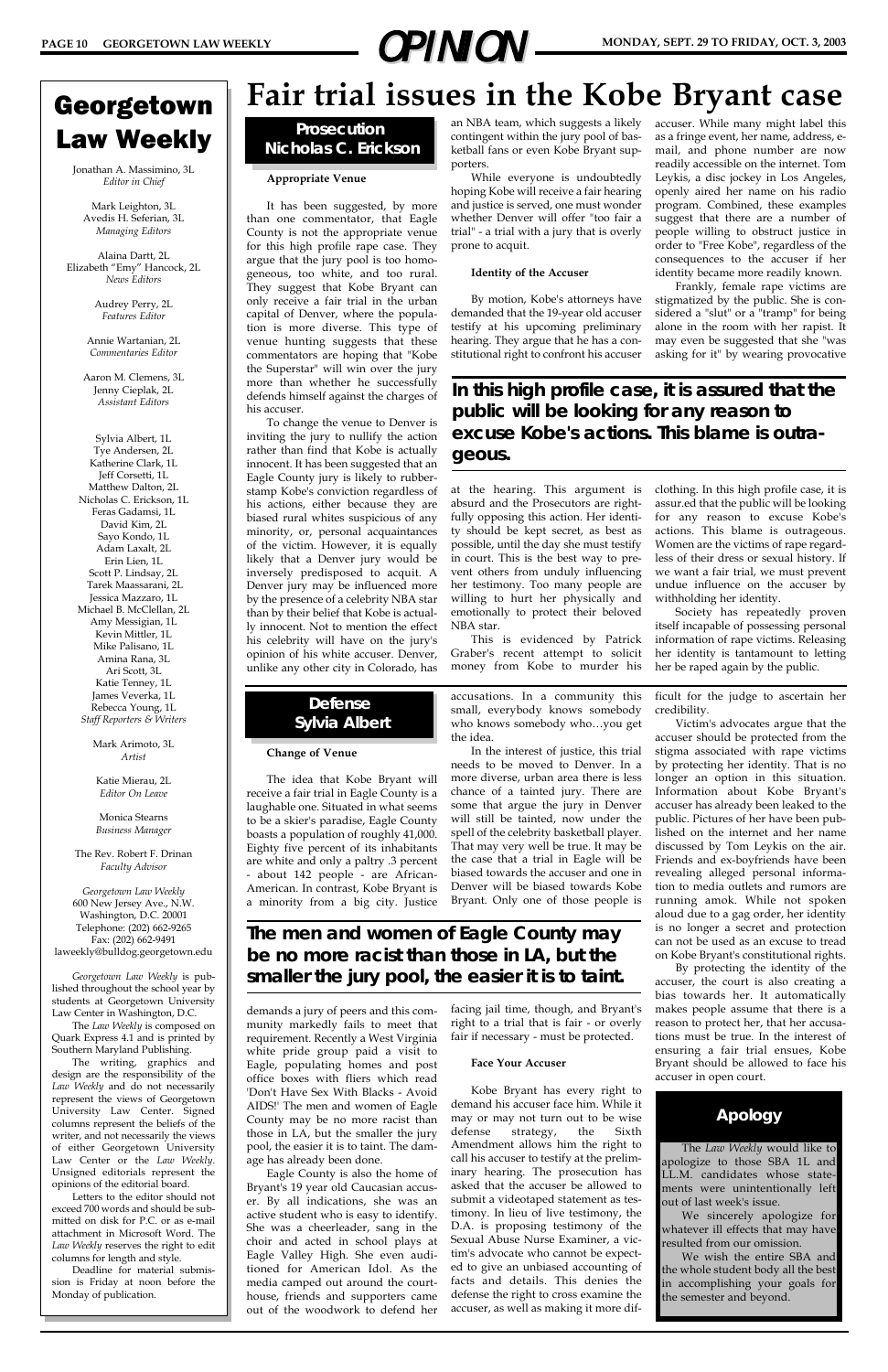# **MONDAY, SEPT. 29 TO FRIDAY, OCT. 3, 2003 GEORGETOWN LAW WEEKLY PAGE 11**

If I said that a modern country can outlaw war, many readers will laugh at me. If I said that there is a country that maintains armed forces in contravention of its own laws, readers would probably not believe me. But such a country does exist. It is not only an important ally of the U.S.; its Constitution was actually written by Americans. And due to American pressure, it is now breaking those laws and sending its troops overseas - all in the name of spreading democracy and the rule of law.

This country is not an insignificant third world client state but Japan. The constitution of modern Japan was drafted by 24 Americans appointed by General Douglas McArthur, Supreme Commander of the Allied Powers (SCAP), in February 1946. The document was presented to the Japanese government, then translated and reviewed no less than 6 times in the Japanese parliament to ensure that the Japanese version was in line with the aims of the office of the SCAP before its adoption in 1947. Drawing on the 1928 Kellogg-Briand Pact that envisioned a world without war, McArthur wanted Japan to abolish war as a sovereign right of the nation and bar Japan from ever maintaining or using armed forces. Article 9 the 1947 Constitution reads: "Aspiring sincerely to an international peace based on justice and order, the Japanese people forever renounce war as a sovereign right of the nation

and the threat or use of force as means of settling international disputes.

"In order to accomplish the aim of the preceding paragraph, land, sea, and air forces, as well as other war potential, will never be maintained. The right of belligerency of the state will not be recognized."

The Japanese Constitution outlaws war. It even prohibits the nation from taking part in wars of self-defense. Yet according to the CIA World Factbook 2003, Japan spends \$40 billion annually on its Self-Defense Forces, making it the third largest spender after the U.S. and Russia. It maintains 240,000 men under arms, on par with countries like Spain. It was in response to pressure from the Bush administration that Prime Minister Junichiro Koizumi decided in July to send the troops to Iraq. This article is too brief to discuss how the Japanese military came about, analyze the domestic movements that are campaigning to disband the Self-Defense Forces, or examine how the North Korean threat might push the Japanese towards rearmament. I will just take a look at the anomalous legal status of the SDF. There is no question that the constitution of 1947 supercedes all other laws and executive decisions in Japan. Article 98(1) says "This Constitution shall be the supreme law of the nation and no law, ordinance, imperial rescript or other act of governments...shall have legal force or validity." Article 99 further states: "the Emperor or the Regent as well as Ministers of States, members of the Diet, judges, and all other public officials

have the obligation to respect and uphold this Constitution." This should make it clear that the executive branch in Japan has no right to order a force representing 'war potential' into existence, much less deploy it abroad.

Are Japanese courts empowered to review the constitutionality of executive actions? Definitely. The Japanese system was drafted by Americans, hence Japan has a system of checks and balances between the branches of its government much like the United States. Article 76(1) of the Constitution states that "The whole judicial power is vested in a Supreme Court"; article 76(3) that "All judges shall be independent in the exercise of their conscience and shall be bound only by this Constitution and the laws"; and article 81 that "the Supreme Court is the court of last resort with power to determine the constitutionality of any law, order, regulation or official act." Even ordinary people should be able to challenge the actions of the government through the courts - for as Article 16 says: "Every person shall have the right of peaceful petition [to the courts]… for the enactment, repeal or amendment of laws, ordinances or regulations and for other matters." Although it may review the constitutionality of the SDF, in practice Japan's Supreme Court practices what one of Japan's largest daily newspapers (Mainichi Shimbun) describes as "excessive judicial passivism" and has only declared laws unconstitutional five times since 1947. The Mainichi Daily notes that "in 1952, the Supreme Court dismissed a suit brought by a legislator challenging the constitutionality of the National Police Reserve (the forerunner of the Self-Defense Forces), stating that its power to determine the constitutionality of laws or actions could only be exercised to settle concrete legal disputes."

Saddam were simply outweighed by the youth who see their one opportunity for political expression in rallying to the anti-American cause. Just as the Soviet occupation of Afghanistan and the Russian occupation of Chechnya attracted substantial numbers of radical holy warriors, so will the occupation of Iraq.

> There has been no constitutional amendment to legalize the SDF's existence, because it is very difficult to make changes to the Japanese constitution. Article 96(1) states that "amendments to this Constitution shall be initiated by the Diet, through a concurring vote of twothirds or more of all the members of each House and shall thereupon be submitted to the people for ratification, which shall require the affirmative vote of a majority of all votes cast thereon, at a special referendum or at such election as the Diet shall specify." Since the end of World War II, it has not been politically correct in Japan to suggest rearmament. There is also widespread public opposition to rearmament, so even if the legislative summoned enough political will, the proposed amendment will be defeated in the ensuring referendum. The Self-Defense Forces are being maintained by Japan in violation of its constitution. Practically speaking, it seems clear that the SDF will not be disbanded anytime soon - not with the constant saber-rattling from North Korea, and not with the U.S. demanding that Japan take on a more active military role abroad. But courts are reluctant to hear the issues of the SDF's constitutionality, and it is too difficult to pass the constitutional amendment necessary to make the SDF legal.

How did we get here, where are we now, and what does the future hold? These are the three questions that every American should be asking right now about the U.S. occupation of Iraq.

How did we get here? The logic that justified the invasion of Iraq was founded on a single assumption: Saddam Hussein had developed a substantial covert Weapons of Mass Destruction (WMD) program that United Nations inspectors were unable to locate because Iraq's security services were thwarting their efforts. There was significant circumstantial evidence to indicate that this indeed was the case. Most importantly, Saddam's behavior strongly indicated that he had something to hide. Why would he impoverish his country, risk war with the most powerful nation on earth, and subject himself to international scorn and condemnation if he had already disposed of his WMD?

Although there were numerous secondary arguments in favor of war - the brutality of Saddam's regime, the possible connections between Saddam's security services and al-Qaeda, and the opportunity to end the containment that had done so much to antagonize U.S.- Arab relations - at bottom, the logic for war hinged entirely on the threat posed by Saddam's WMD. If Saddam was indeed so obsessed with WMD that he was willing to defy the world to develop them, there was a sufficient security threat to justify war. If he was not stockpiling WMD, the benefits of removing

costs in blood and treasure.

Where are we now? For the past six months, the United States has assigned a team of 1,200 weapons experts and soldiers to doggedly search for Saddam's WMD. Their interim report released last week in Washington: nothing. At most, documents from Saddam's regime indicate that he had an intention to reconstitute his WMD programs at some point in the future. Even if small chemical or biological weapons facilities are discovered, it is clear that the threat posed by Iraqi WMD was overblown by both the Bush and Clinton administrations.

Besides the fact that the principal justification for war has turned out to be unfounded, things have pretty much gone as one might expect. The war was won with relatively little opposition by overwhelmed Iraqi forces. The "silent majority" of Iraqi civilians are happy to see Saddam go but uncomfortable with a Western occupier. With the oppressive boot of the dictator removed, Iraqi society is thriving in many ways and crumbling in others. Freedom is a powerful force, for good and evil.

Of most concern to Americans, a small contingent of Iraqi and foreign fighters are waging a low-level guerilla war against U.S. forces, humanitarian aid workers, and the nascent Iraqi Governing Council. Although the threat from these guerillas should not be overblown, the pattern portends difficult times to come.

What does the future hold? The most pressing medium-term threat in Iraq is that the small-scale guerilla war will be a magnet for disgruntled Arab

As this guerilla/terrorist force grows, the need for the U.S. presence will only increase. No government built from scratch with dubious legitimacy in the minds of the population will be able to manage this fight alone. The United States must carry the burden. The vicious circle here should be self-evident. Over the next five to ten years, no matter how many schools are built and bridges repaired, U.S. forces will be needed to maintain security and stabilize the new Iraqi regime. Yet, the longer the U.S. stays, the more destabilizing forces will be attracted to the country.

Which brings us to the 2004 U.S. presidential election. Knowing that Iraq will be the dominant national security issue for the next president of the United States, which candidate is best prepared to manage our way through this longterm predicament? Although the American electorate should punish Bush for getting the U.S. into Iraq on false assumptions, the answer is not that simple. The next U.S. president must have the experience and the fortitude to ensure that our job in Iraq is done right.

Take Howard Dean for example. His anti-war platform may have been attractive in March 2003, but it will do little for the country in March 2005. Iraq has become such a political issue for him that he can't help but see it as Bush's war instead of as America's problem. A Dean presidency would simply not be capable of cognitively embracing the ugly but realities of U.S. obligations in Iraq.

Americans are inherently conservative on national security and will be hesitant to switch horses midstream without a clearly superior alternative. This explains why Kerry, Lieberman, and Gephardt have not captured a great deal of interest. Although most Americans are upset about the situation in Iraq, they rightly don't see how these three candidates could improve on Bush's course.

The latest entrant, Wesley Clark, has quickly jumped to the lead in the polls for one reason only: Americans believe they can trust him to do the job right, be honest about it, and hold Bush accountable at the same time. We'll see if that impression bears out over time, but it certainly makes the race more dynamic and interesting in the present.

The bottom line is that Americans must prepare to carry a heavy burden in Iraq well into the future. There are few prospects for foreign assistance and the chances that the Iraqi Governing Council will be capable of managing the guerilla conflict on its own are slim to none for the next several years. Although, United Nations approval and devolution of authority to Iraqis are important goals, the impact of the former should not be overestimated and the implementation of the latter cannot be rushed.

The United States is considerably less safe now than it was one year ago, but harping on that fact will not help the present or the future. Like it or not, Iraq is America's problem now and only a steady hand can see us through the tough times ahead.

# **The many ghosts of Iraqi past, present and future**

### **Scott P. Lindsay**

#### **Goh Chen Fong**

# **The Japanese military operates in legal jeopardy**